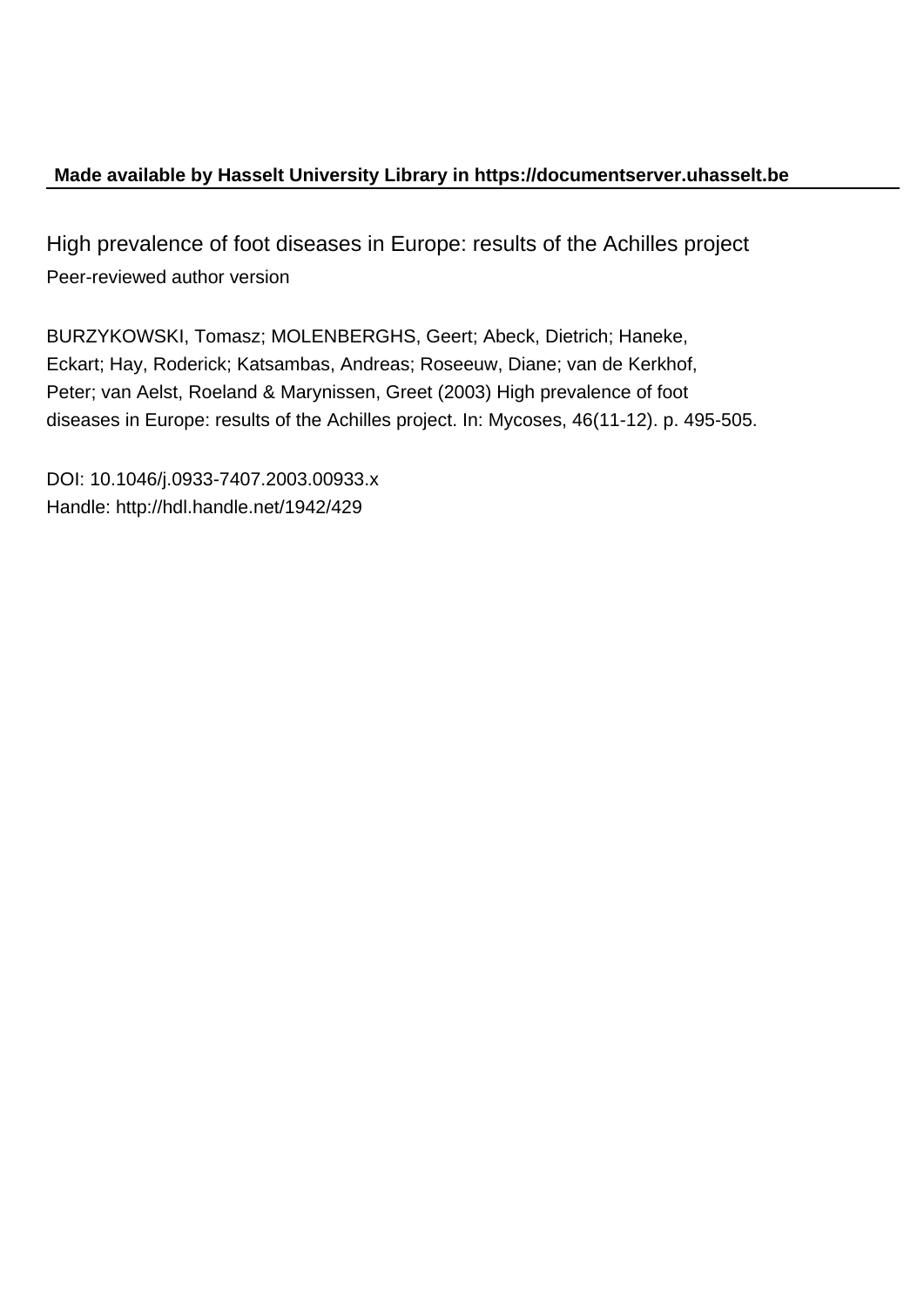# **High prevalence of foot diseases in Europe: results of the Achilles Project Hohe Prävalenz von Fußkrankheiten in Europa: Ergebnisse des Achilles-Projekts**

Tomasz Burzykowski, M.Sc.,<sup>1</sup> Geert Molenberghs, Ph.D.,<sup>1</sup> Dietrich Abeck, M.D.,<sup>2</sup> Eckart Haneke, M.D., Ph.D.,<sup>3</sup> Roderick Hay, D.M., F.R.C.P.,<sup>4</sup> Andreas Katsambas, M.D.,<sup>5</sup> Diane Roseeuw, M.D., Ph.D.,<sup>6</sup> Peter van de Kerkhof, M.D., Ph.D.,<sup>7</sup> Roeland van Aelst<sup>8</sup> and Greet Marynissen, Ph.D.<sup>9</sup>

*1 Limburgs Universitair Centrum, Belgium, <sup>2</sup> Technical University Munich, Germany, <sup>3</sup> University of* Witten, Germany, <sup>4</sup>St. John's Institute of Dermatology, United Kingdom, <sup>5</sup>University of Athens, Greece, <sup>6</sup> Free University of Brussels, Belgium, <sup>7</sup> University Hospital Nijmegen, The Netherlands, *8 Janssen Pharmaceutica, Belgium, <sup>9</sup> Janssen Research Foundation, Belgium (now at Medisearch, Belgium)*

Correspondence to:

Tomasz Burzykowski

Center for Statistics, Limburgs Universitair Centrum

Universitaire Campus, Building D, 3590 Diepenbeek

Belgium

Tel: +32 11 268281

Fax: +32 11 268299

E-mail: tomasz.burzykowski@luc.ac.be

Sponsored by Janssen Research Foundation and Janssen-Cilag

Short title: Achilles project: foot disease prevalence in Europe

Key words: foot disease, fungal, non-fungal, predisposing factor

Schlüsselworte: fußkrankheit, mykotisch, nicht-mykotisch, prädisponierender faktor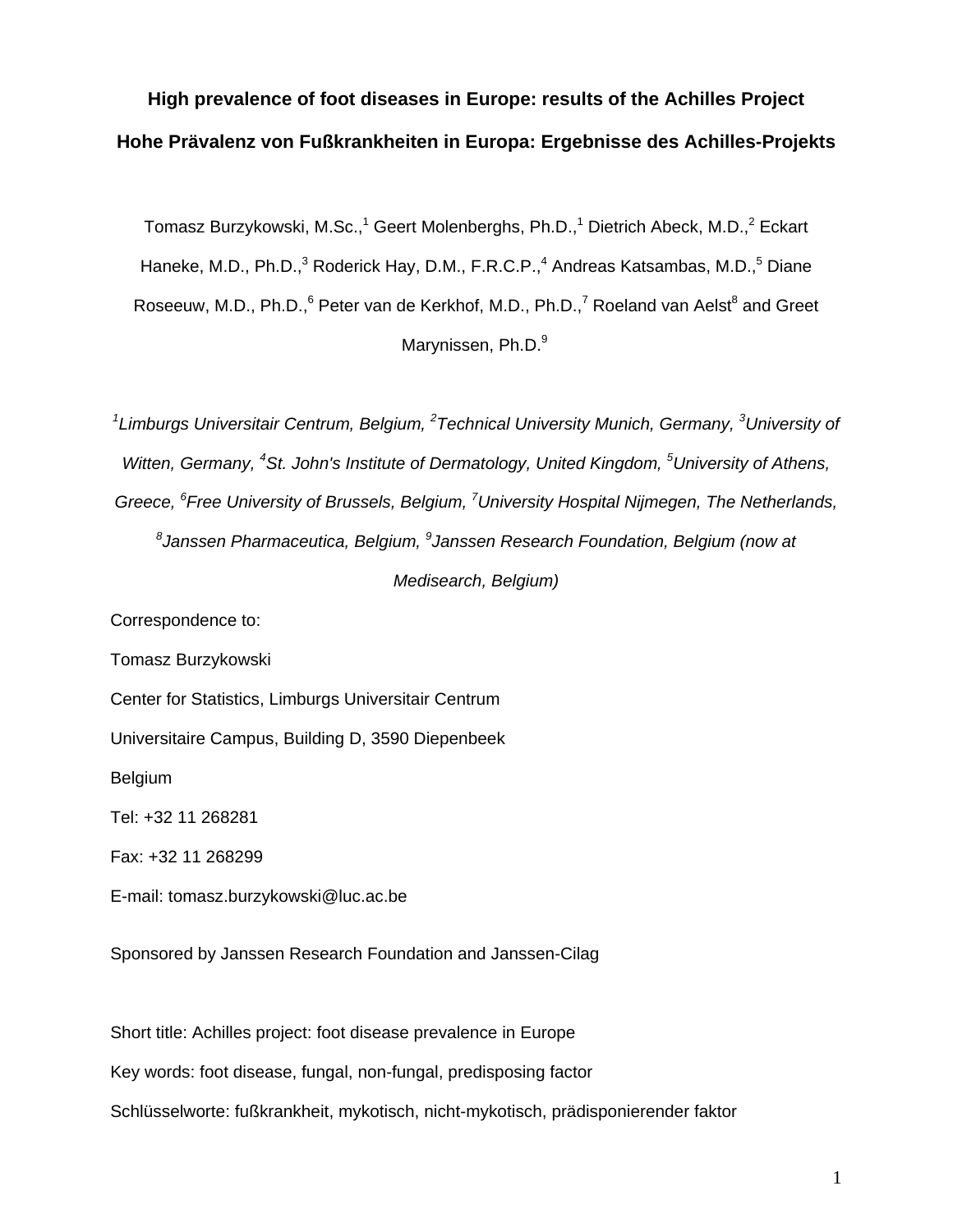### **ABSTRACT**

**Objective.** To provide an insight into the prevalence of foot disease in Europe, and to include an assessment of the prevalence of predisposing factors and their correlation with foot disease.

**Design.** Large population-based survey conducted in 16 European countries.

**Setting.** The project consisted of two parts (study I and study II), in which all patients presenting to general practitioners and dermatologists over a defined time period were invited to participate.

**Patients.** In study I, 70,497 patients presenting to dermatologists or general practitioners were recruited, and in study II 19, 588 patients presenting to dermatologists were recruited.

*Main Outcome Measure.* The feet of all participants were examined for signs of foot disease. The assessors also recorded relevant details such as the age and sex of patients, and the presence of predisposing factors for foot disease. In addition, patients in study II were offered a free mycological examination of the toenails and skin on the feet.

*Results.* In study I, 57.0% of patients had at least one foot disease. In study II, 61.3% had at least one foot disease. The proportions of patients with fungal foot disease and non-fungal foot disease in study I were 34.9% and 38.4%, respectively, and in study II were 40.6% and 41.7%, respectively. Orthopedic conditions and metatarsal corns were the most frequently reported non-fungal foot diseases, and onychomycosis and tinea pedis were the most frequently observed fungal infections.

*Conclusions.* This large-scale survey suggests that the prevalence of fungal and non-fungal foot disease is higher than previously estimated.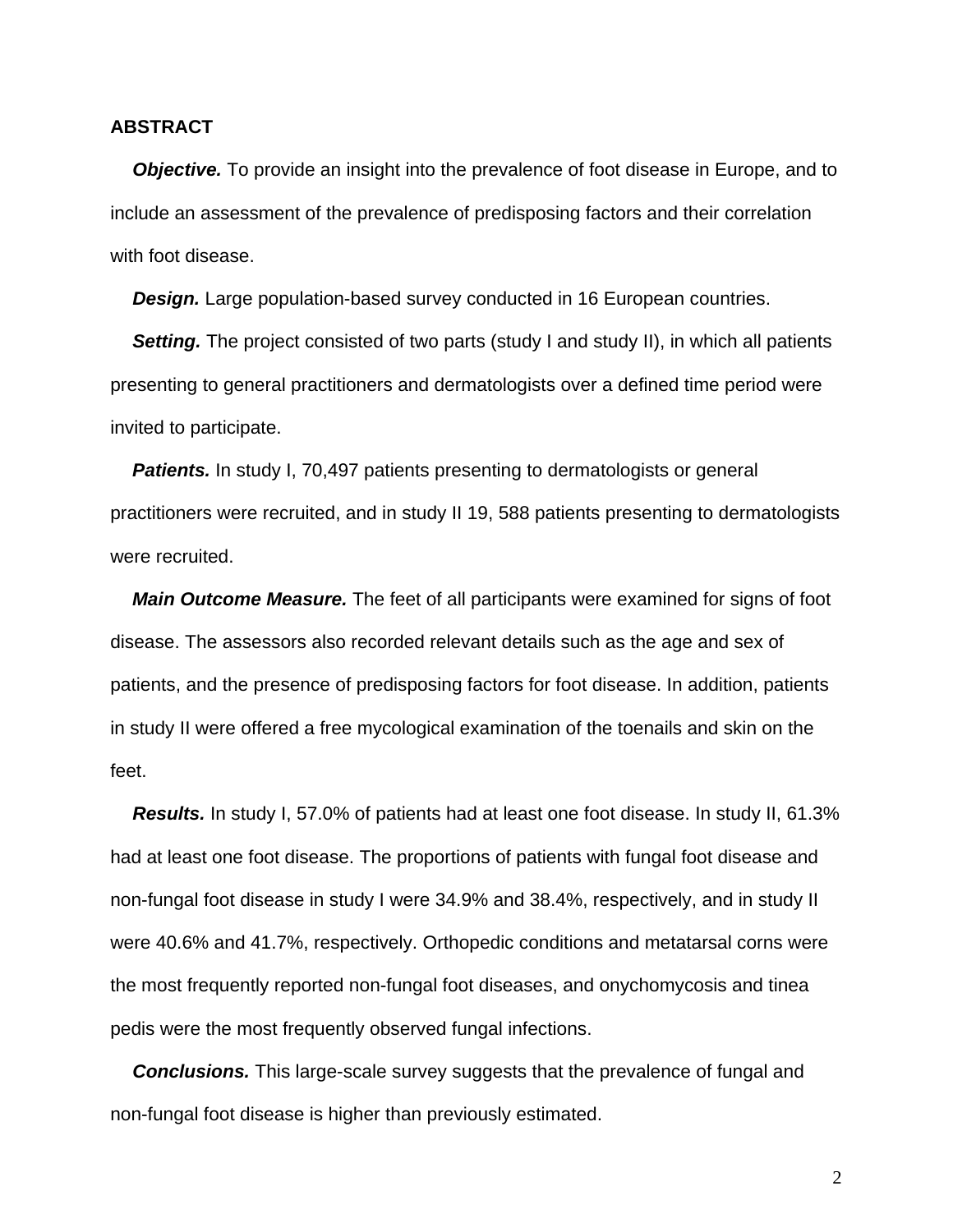### **ABSTRACT**

*Zielsetzung:* In Europa Einblicke in die Prävalenz von Erkrankungen des Fußes zu gewinnen sowie eine Bewertung der Prävalenz prädisponierender Faktoren und ihrer Korrelation mit Fußkrankheiten bereitzustellen.

*Design.* In 16 Ländern Europas durchgeführte, groß angelegte Populationsbasierende Erhebung.

*Durchführungsorte.* Das Projekt umfasste zwei Teile (Studie I und Studie II), wobei über einen festgelegten Zeitraum alle eine Allgemeinpraxis und eine dermatologische Praxis aufsuchenden Patienten/innen um ihre Mitwirkung gebeten wurden.

*Patienten.* Für die Studie I wurden 70 497 Patienten/innen rekrutiert, die eine dermatologische oder eine Allgemeinpraxis aufsuchten, während für die Studie II 19 588 Patienten/innen gewonnen wurden, die sich in eine Fachpraxis für Dermatologie begaben.

*Primäre Studienvariable.* Die Füße aller Studienteilnehmer/innen wurden auf Anzeichen von Fußkrankheiten untersucht. Die Prüfer/innen zeichneten außerdem relevante Angaben wie Alter und Geschlecht der Teilnehmer/innen sowie das Vorliegen von für Fußkrankheiten prädisponierenden Faktoren auf. Den für die Studie II rekrutierten Patienten/innen wurde zudem eine mykologische Untersuchung der Zehennägel und der Haut der Füße angeboten.

*Ergebnisse.* In Studie I wurde bei 57,0 % der Patienten/innen mindestens eine Fußkrankheit festgestellt. Mindestens eine Fußkrankheit lag in Studie I bei 61,3 % der Patienten/innen vor. Der Anteil an Patienten/innen mit mykotischer und nichtmykotischer Erkrankung der Füße belief sich bei Studie I auf 34,9 % beziehungsweise 38,4 %, wobei diese Werte in der Studie II bei 40,6 % beziehungsweise 41,7 % lagen. Als häufigste nicht-mykotische Krankheitsbilder wurden orthopädische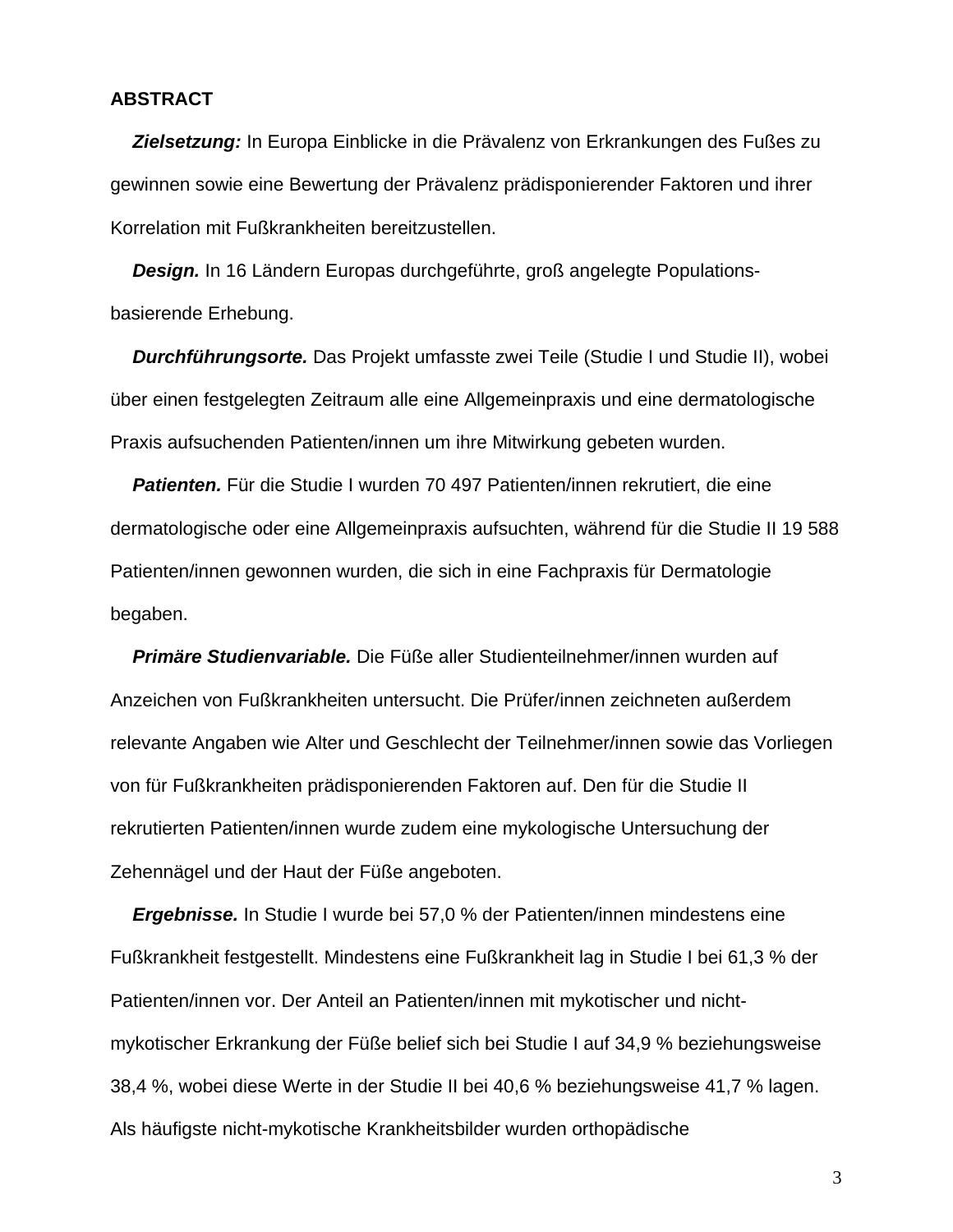Beeinträchtigungen und metatarsale Clavi mitgeteilt, während unter den Pilzinfektionen Nagelmykose und Tinea pedis überwogen.

*Schlussfolgerungen.* Diese groß angelegte Studie legt nahe, dass die Prävalenz mykotischer wie auch nicht-mykotischer Fußkrankheiten höher als bislang angenommen ist.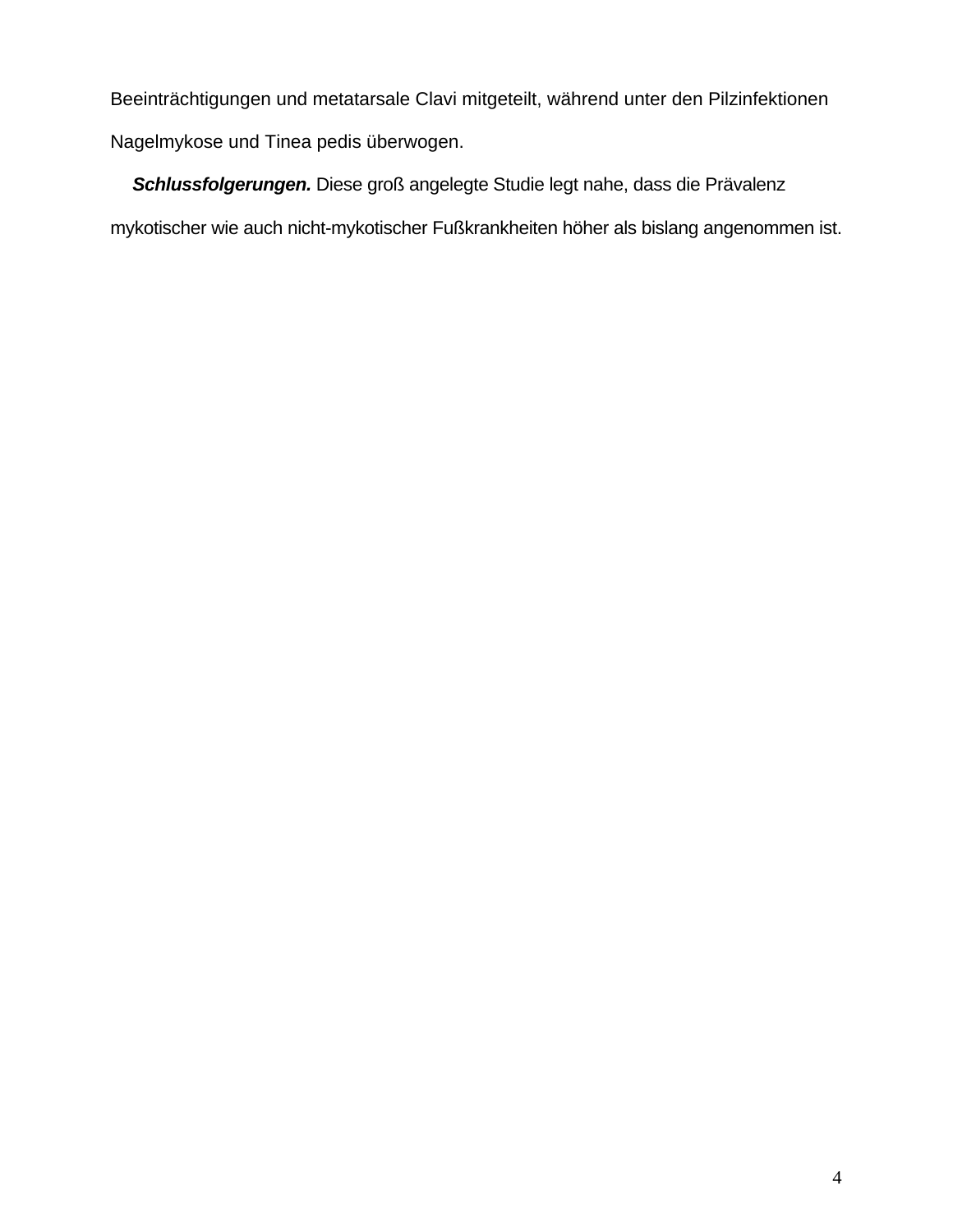#### **INTRODUCTION**

Foot diseases cause pain and discomfort, which can limit the activities of daily living in many patients [1, 2]. In addition, conditions such as diabetes, arthritis, and nerve and circulatory disorders often present with foot disease [3-5]. Despite this, and the availability of effective treatments for many foot conditions, knowledge of the prevalence of foot diseases and the associated risk factors in the general population is limited.

In the USA, the epidemiology of foot problems has been assessed in a few largescale surveys [1, 6]. These studies relied on questionnaires or interviews that asked respondents to assess their own foot conditions; with surveys of this type, foot disease may be under-recorded because the respondents are neither skilled clinical observers nor especially knowledgeable about health.

Smaller-scale surveys have assessed the prevalence of foot diseases but these have concentrated on the elderly [2, 7], on particular groups of patients with conditions such as diabetes[8, 9], or on specific foot diseases [10, 11].

Here we describe the results of the Achilles Project, a large-scale survey, which was devised to provide an insight into the prevalence of foot disease in Europe, including an assessment of the prevalence of predisposing factors and their correlation with foot disease. General practitioners (GPs) and dermatologists from 16 European countries took part in the project, which involved detailed clinical and mycological examinations of the feet of more than 90,000 patients, and provides the most comprehensive survey of foot disease conducted in any population to date.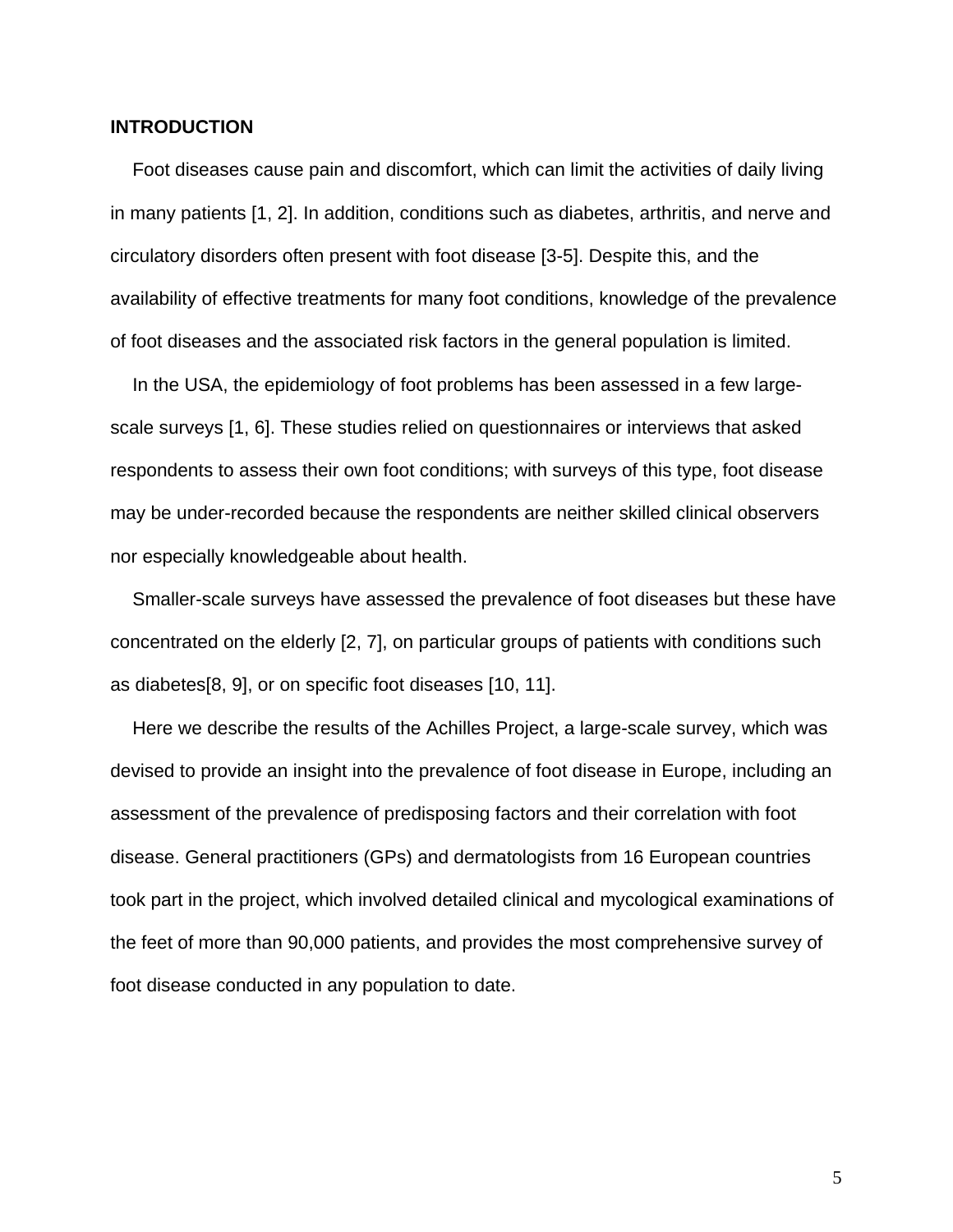#### **METHODS**

The Achilles Project was conducted in 16 European countries: Austria, Belgium, the Czech Republic, Germany, Greece, Hungary, Italy, Luxembourg, the Netherlands, Poland, Russia, Slovenia, Spain, Sweden, Switzerland and the UK. Patients were recruited in the late Spring of 1997 and 1998. All patients were informed and the level of consent and ethics committee approval gained depended on local regulations.

## **Patients**

The project consisted of two parts: study I and study II. In study I, all patients, irrespective of their initial diagnosis, presenting to GPs or dermatologists were asked if they would consent to a clinical examination of the feet. In study II, patients, irrespective of their initial diagnosis, presenting to dermatologists were offered both clinical and mycological examinations of the feet. In study I, patients were recruited in all participating countries except Spain, whereas those in study II were recruited in all countries except Austria, Italy, Slovenia, Sweden and Switzerland.

## **Assessments**

Information on gender, age, race and predefined predisposing factors (see table 1) was gathered for all patients in both parts of the project by questionnaire. The presence of predisposing factors was determined from medical records and from questioning the patients.

### *Clinical examination*

If the initial clinical impression was that the patient had a foot disease, specific details were recorded. In study I the presence of the following foot diseases was recorded: fungal infection (of the plantar and/or interdigital skin [tinea pedis], dorsal skin [tinea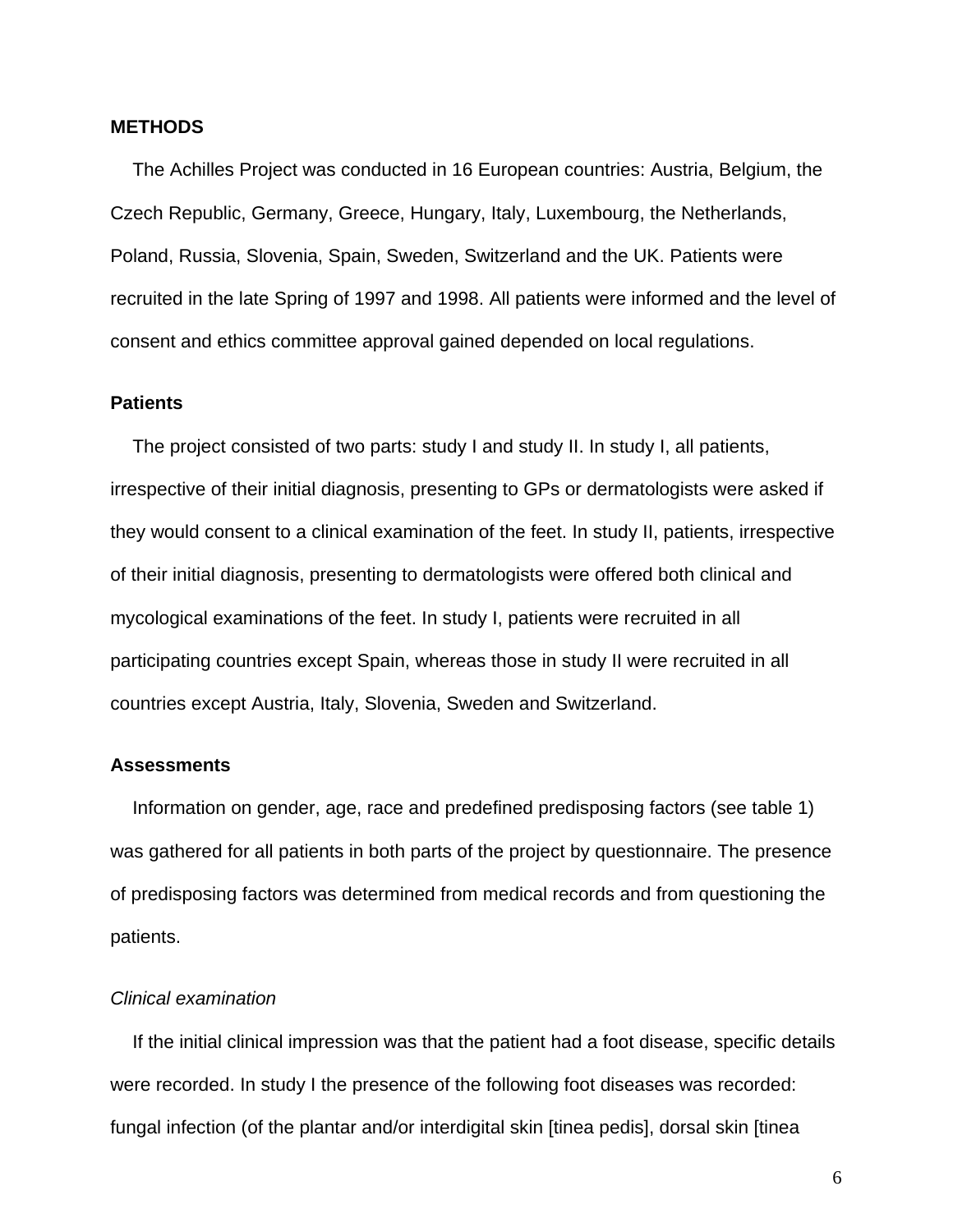dorsum pedis] or nails); orthopedic malformations (pes planus, pes cavus, pes varus, pes valgus, pes equinus, pes talus or hammer toes); metatarsal corns; skin diseases (psoriasis or eczema); virus infections (warts); and vascular diseases (gangrene, necrosis or ulcer). These were recorded by clinical impression only.

The clinical examination in study II was more comprehensive and, in addition to the details recorded in study I, the presence of bacterial infection, viral infection (papilloma), pigmented spots and Raynaud's disease or scleroderma was recorded. Furthermore, signs and symptoms of foot disease including desquamation, erythema and pruritus or itching were recorded. Similarly, for nail disease the presence of swelling or recession of the nail fold, redness, exudation, loss of cuticle and tenderness, discoloration, thickening, brittleness and dystrophy of the nail plate was recorded.

## *Mycological examination*

In study II, if the patient had signs of a fungal foot disease, a mycological examination of the skin and toenails was offered. Samples of skin and nail were tested for fungi by culture and/or potassium hydroxide (KOH) preparation for microscopy. The results of the examination (negative, positive or unknown) and the identified pathogen (if applicable) were recorded.

Skin was sampled by first cleaning with ethanol and then taking a scraping from the active border of the lesion. Target nails were cleaned with ethanol and samples taken from the affected area of the nail and subungual keratin by clipping, curette or scraping.

Skin and nail samples were prepared for microscopy by softening and clearing the specimen in 20–30% KOH.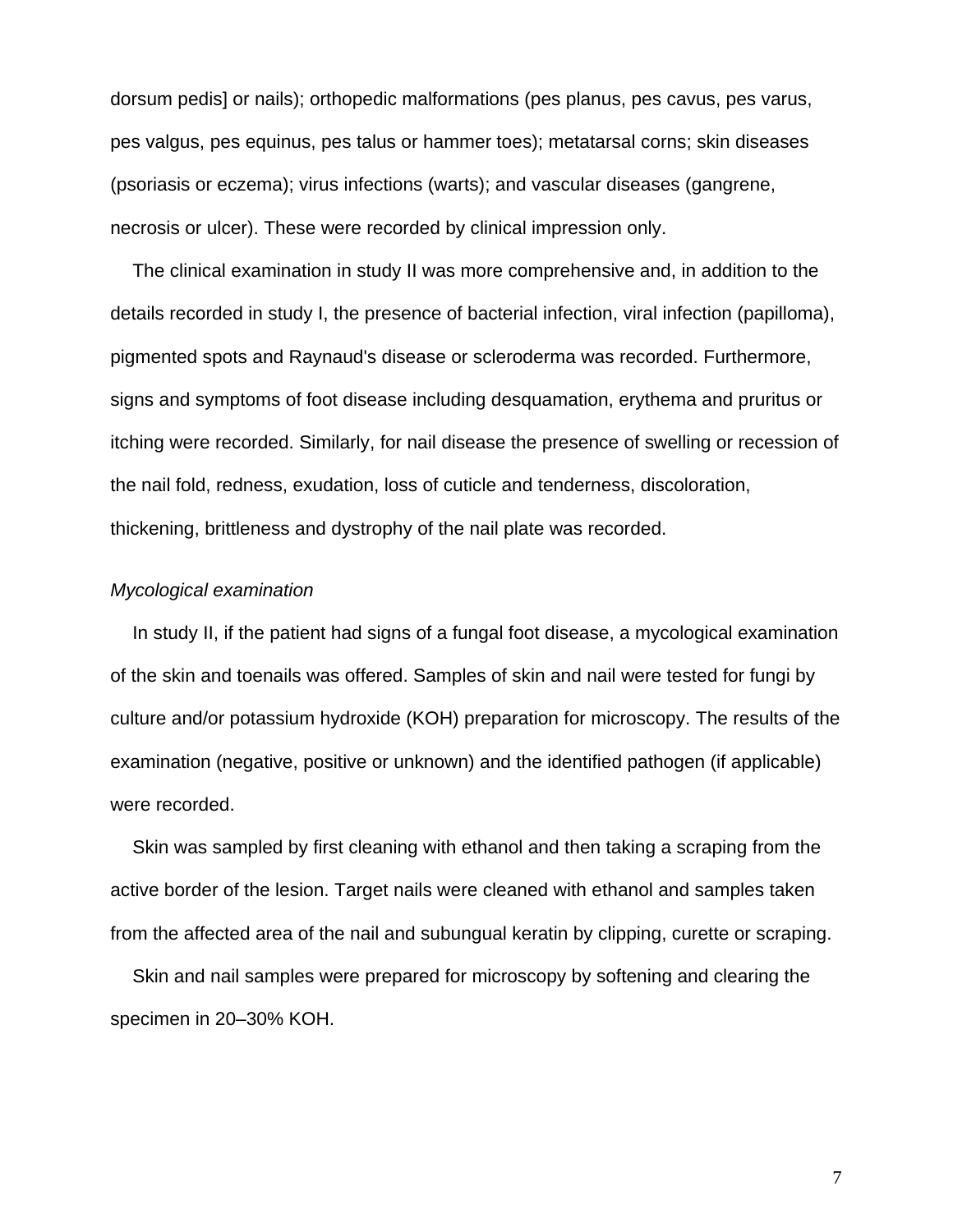To identify the species of fungi, samples were inoculated into suitable microbiological media to allow detection of all types of fungi and incubated at 25–28°C. Samples were analyzed by the mycological laboratory normally used by each investigator.

A positive result from the mycological examination was defined as a positive result from either KOH preparation or culture. A negative mycological result was defined as either a negative result from KOH preparation with a negative result or missing data from culture, or a negative result from culture with a negative result or missing data from KOH preparation.

## **Statistical Analysis**

The prevalence of foot disease was analyzed using logistic regression [12], and association between binary variables was quantified using odds ratios [12, 13].

The analysis of the data faced issues common to this type of research [14, 15]. A modeling approach was used to address selection bias; recorded prevalences may not correspond to those in the population as a whole but were regarded as the maximum of the true prevalences. A complete case approach to missing data was used [16]; modeling was based on those patients who contributed information on all variables included in a particular statistical model. Two analyses of data were performed: one based on clinical examination results and one based on mycological examination results. Inconsistencies between the definitions based on the clinical and mycological examinations were ignored. The two analyses can therefore be seen as two extreme approaches, with respect to adjustment for inconsistent data.

In all models, the following covariates were considered: age (as a continuous covariate); gender; country; and presence of any of the predisposing factors.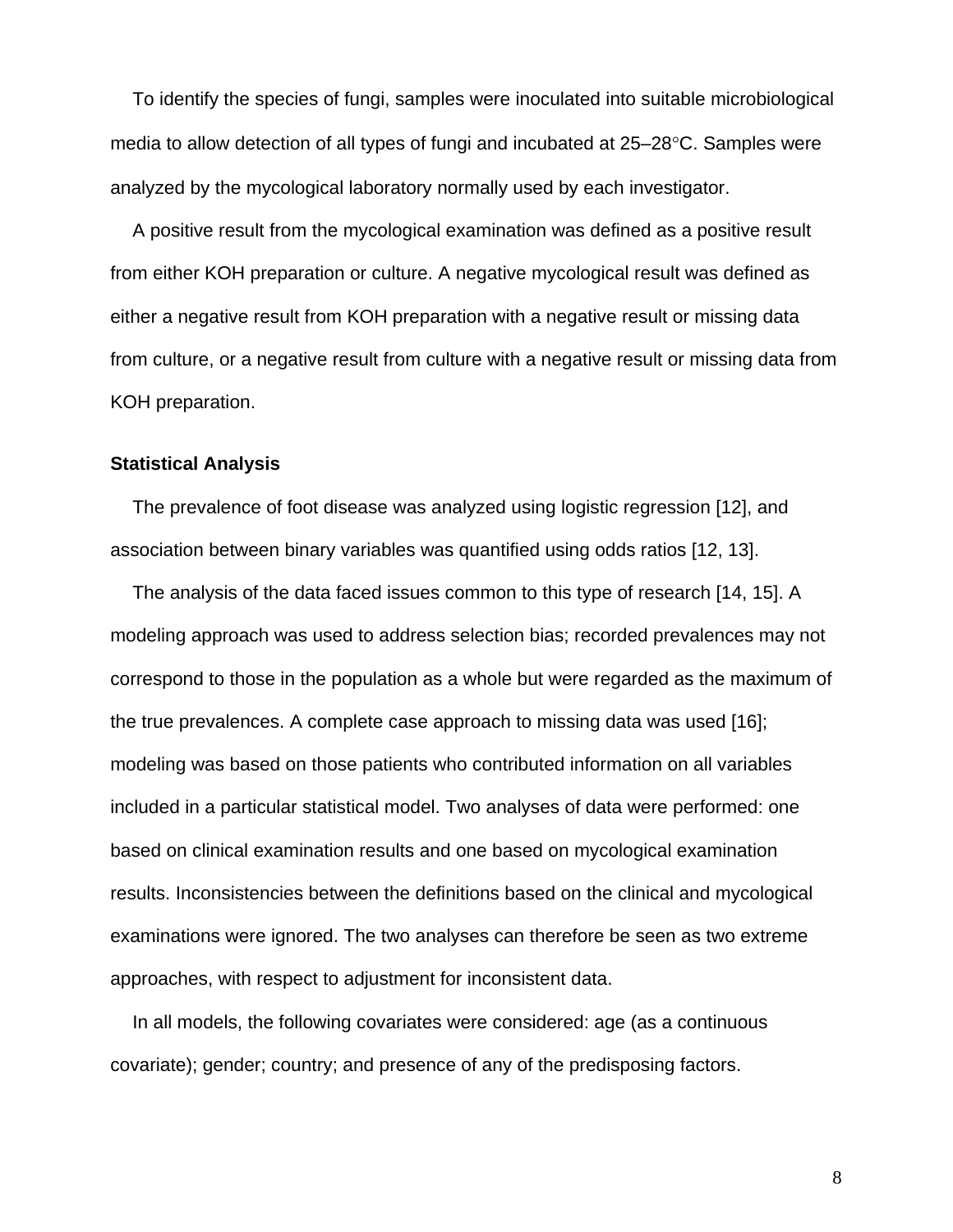In all analyses, an  $\alpha$  = 0.05 nominal two-sided significance level was used. As the purpose of the analysis was exploratory and hypothesis–generating rather than confirmatory, no adjustment for multiple testing was applied. The analysis was performed using *Stata v.6.0* statistical software.

## **RESULTS**

## **Patients**

A total of 70,497 patients were recruited into study I, and 19,588 patients were recruited into study II.

The distribution of patients included in the Achilles Project is summarized in table 1. Data on gender were missing for 1433 (2%) patients in study I and 574 (2.9%) patients in study II, and data on race were missing for 1498 (2.1%) and 1041 (5.3%) patients in study I and study II, respectively. Both parts of the project had a similar balance of genders and races, but enrollment of patients was not distributed evenly among the 16 countries participating. For example, German patients accounted for 10,339 (52.8%) in study II, but only 8468 (12.0%) in study I. In general, there were more females than males recruited in each country; the one exception was in the Netherlands where more males than females were recruited into study II (recruitment to study II in the Netherlands was peculiar, in that it took place in sports clubs). The mean age of females was similar to the mean age of males overall (study I: females  $47.5 \pm 19.9$ , males  $46.2 \pm 19.9$ 19.8; and study II: females  $44.1 \pm 19.9$ , males  $44.0 \pm 19.9$ ). However, the mean age of patients recruited in different countries varied considerably, and the mean age of females was higher than the mean age of males in all countries, except in study I in the UK and the Netherlands.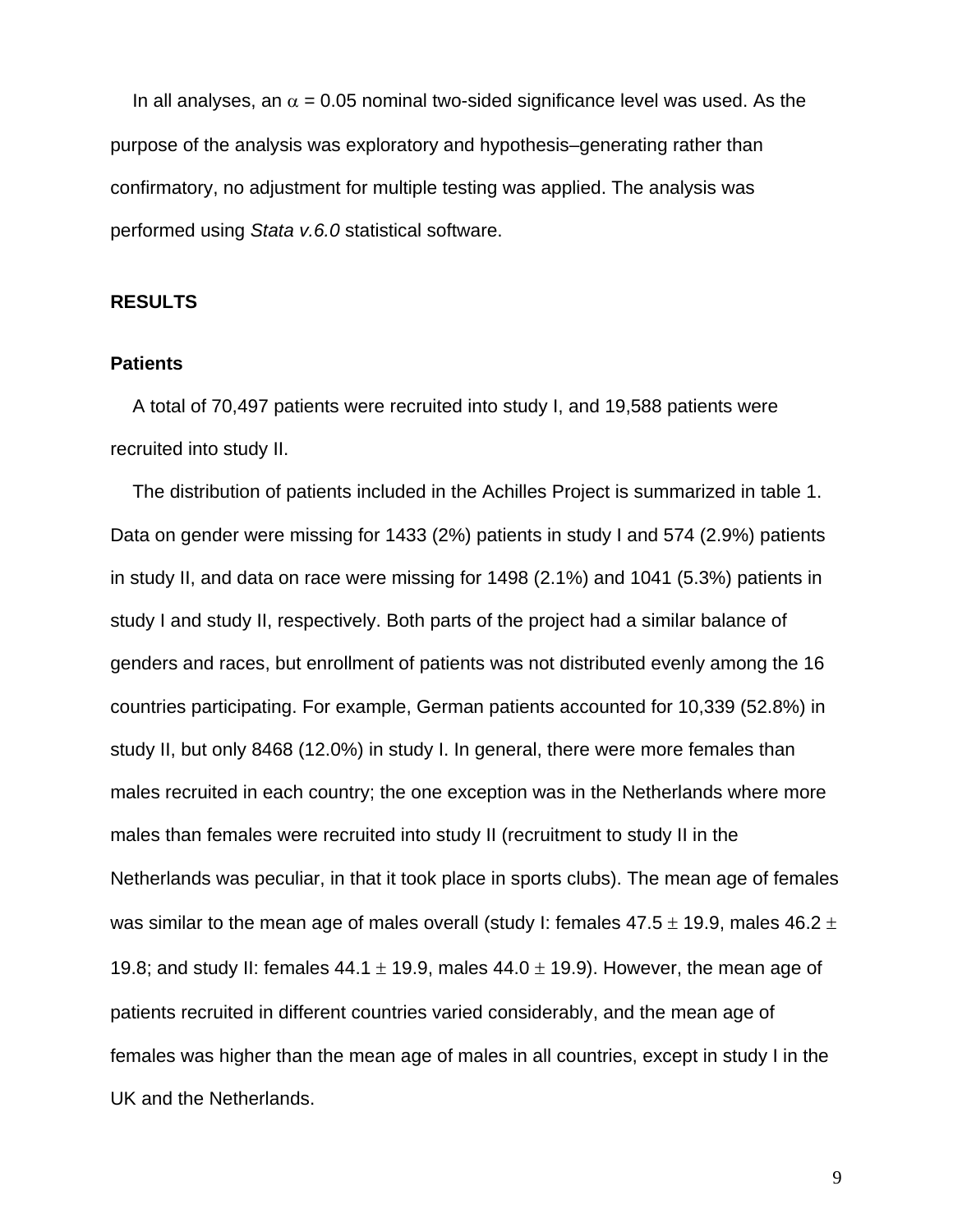The four most frequently recorded predisposing factors in both parts of this project were vascular disease, obesity, osteoarticular pathology and participation in sports (table 1). No information on predisposing factors was obtained for 3506 (5.0%) patients in study I and for 561 (2.9%) patients in study II. In general, the frequencies of predisposing factors were similar in studies I and II, but some differences were observed (e.g., participation in sports was recorded in 11.2% of patients in study I and 17.3% of patients in study II).

There were some differences in the frequency of predisposing factors between the genders. In both studies, obesity and osteoarticular pathology were more frequently observed in women than in men (for example, in study I 19.5% of females and 14.2% of males were obese and in study II the values were 15.2% and 11.3%, respectively). Trauma and participation in sports were more frequently observed in men than in women (for example, the proportion of men and women participating in sports was 16.4% and 7.5%, respectively, in study I, and 23.4% and 14.0%, respectively, in study II).

In addition, the frequency of predisposing factors varied between countries; for example, in Russia a high proportion of patients had vascular disease (more than 40% of patients in both parts of the project). Other major differences in the frequency of predisposing factors included: a high number of patients in Hungary (19.0%) and Slovenia (16.1%) with diabetes in study I; a high number of obese patients in Slovenia (39.8%) in study I; a low number of obese patients (0.7%), a low number of patients with vascular disease (2.0%) and a high number of patients participating in sports (78.3%) in study II in the Netherlands; and a high number of patients in Hungary with osteoarticular pathology (> 20% in both studies).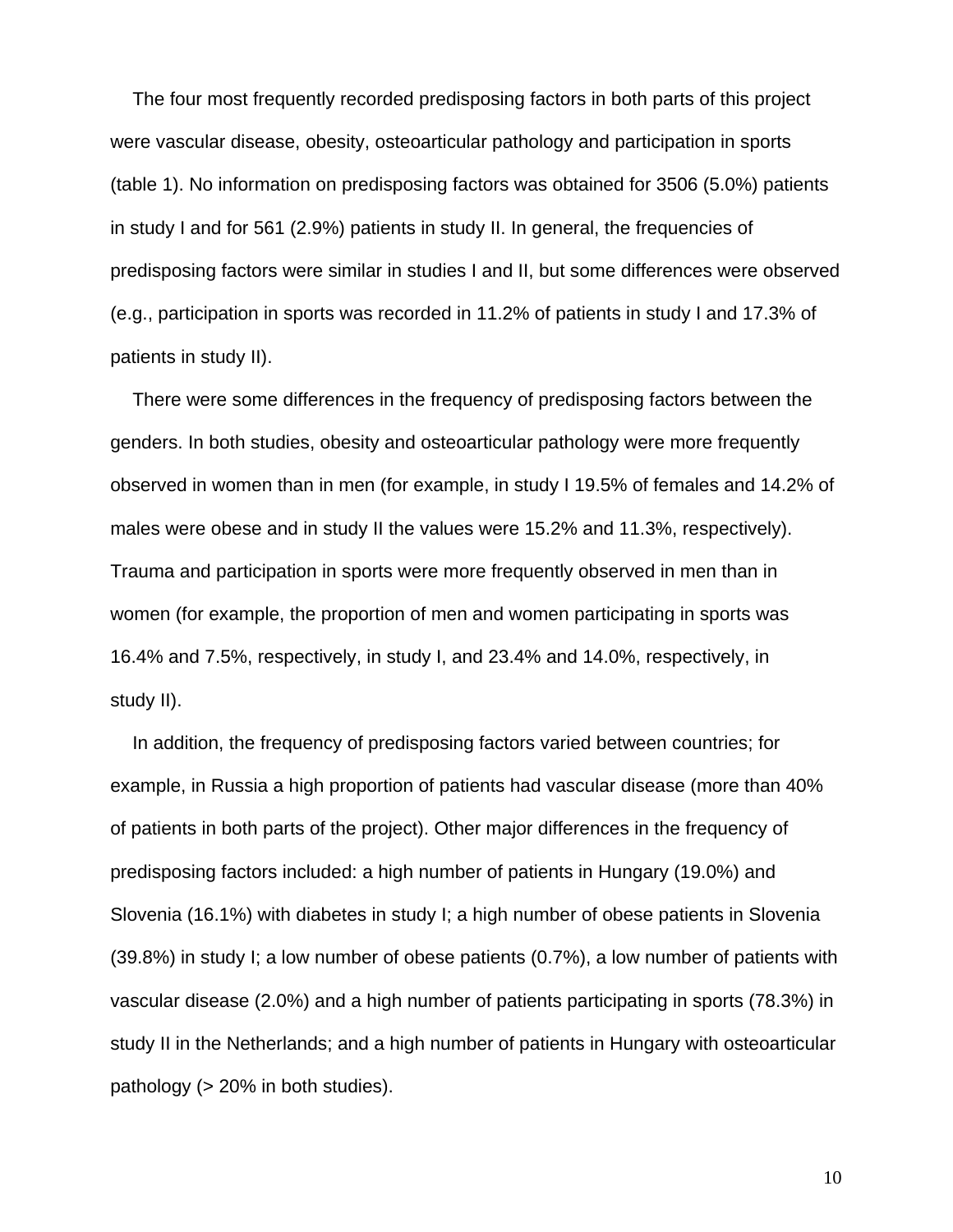## **Clinical examination**

A total of 40,160 (57.0%) patients in study I and 12,003 (61.3%) patients in study II had at least one foot disease. Data on the type of foot disease were missing for 2069 (2.9%) and 701 (3.6%) patients in studies I and II, respectively, and therefore data on the type of foot disease were available for 38,091 patients in study I and for 11,302 patients in study II (figure 1). In each part of the project, non-fungal foot disease and fungal foot disease were present in a similar proportion of patients (figure 1). A total of 26,262 (38.4%) and 7883 (41.7%) patients had non-fungal disease in study I and study II, respectively; 23,903 (34.9%) and 7666 (40.6%) patients had fungal foot disease in study I and study II, respectively. In study II, the odds of observing a fungal foot infection in a patient who had a non-fungal foot disease were 2.59 fold (95% C.I.: [2.44 – 2.75]) higher than the odds in a patient with no non-fungal foot disease. In study I the odds ratio was significantly lower at 2.18 (95% C.I.: [2.11 – 2.25]).

Fungal foot disease and foot disease overall was more prevalent in males than in females; in study I, 58.1% of males and 56.2% of females, and in study II, 64.0% of males and 60.1% of females had foot disease. However, in both parts of the project, non-fungal foot disease was more prevalent in females than males (data not shown).

The most frequently observed non-fungal foot diseases were orthopedic conditions (pes planus, pes cavus, pes varus, pes valgus, pes equinus, pes talus, hammer toes) and metatarsal corns (table 2); these conditions were reported more often in females than in males. The most frequently observed fungal foot infection was onychomycosis in both parts of the project (figure 2).

In both parts of the project the prevalence of foot disease increased with increasing age (figure 3), but there was also a minor peak in prevalence between the ages of 10 and 15 years. In study I, raw estimates suggest that this minor peak was at age 11 and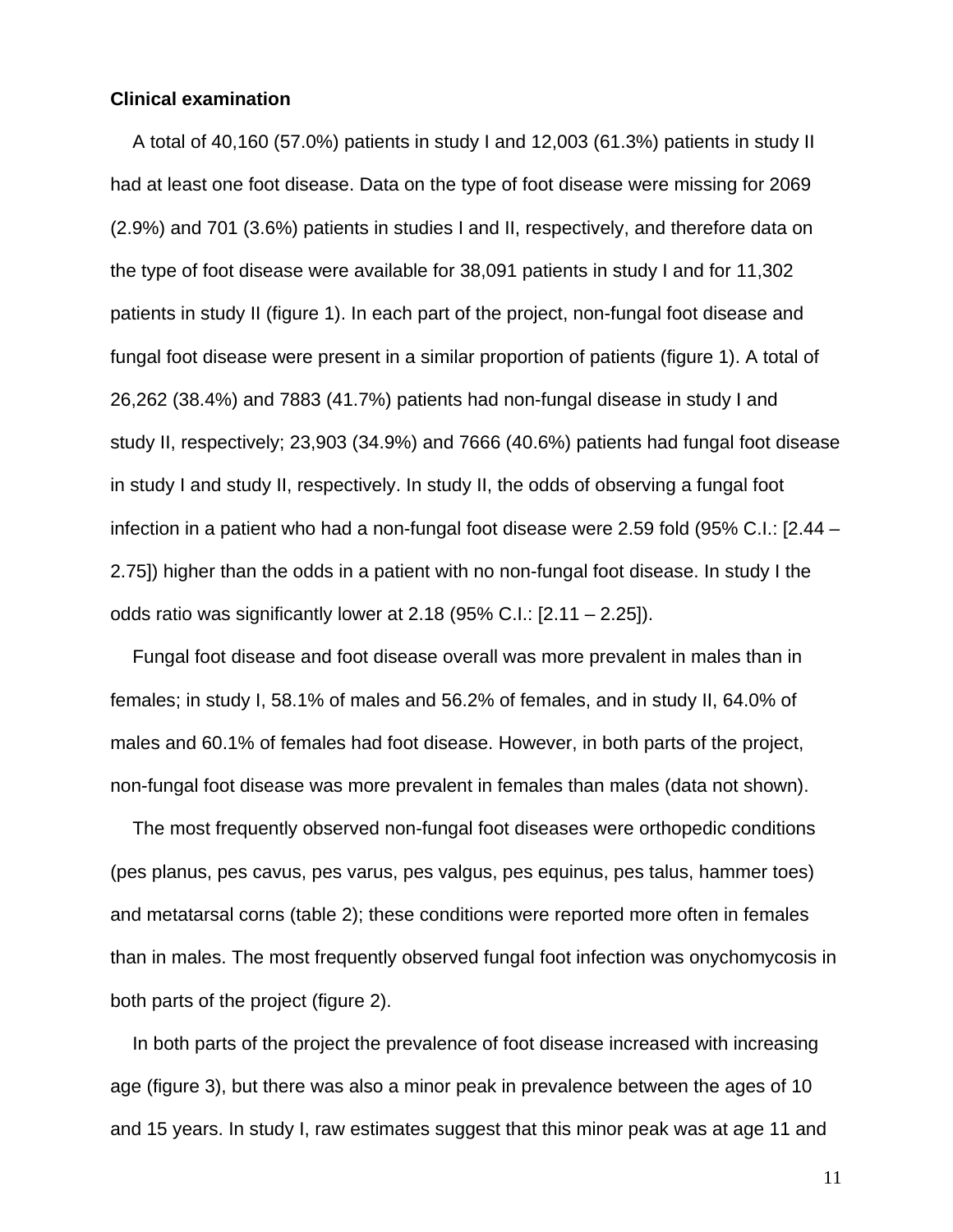12 in females and males, respectively; in study II the minor peak was at age 12 and 11, respectively. This minor peak in prevalence of foot disease was the result of a minor peak in the prevalence of non-fungal foot disease (figure 4), which appeared one year earlier in females than in males: in study I, age 11 and 12, respectively; in study II, age 10 and 11, respectively.

Although the prevalence of fungal foot infection also increased with increasing age (figure 5A), there was no minor peak in prevalence between the ages of 10 and 15 years, and the increase in prevalence with increasing age was not apparent in patients over the age of 75 years. The peak in prevalence of fungal foot infections was between the ages of 70 and 75 years (figure 5A). In study I, estimates based on models suggest a peak in prevalence at age 73.9 for both males and females; in study II, the estimates for the peak in prevalence were 79.1 and 72.4 for females and males, respectively.

Most predisposing factors significantly increased the odds of foot disease (table 3). The only predisposing factors that did not have a significant effect on the prevalence of foot disease were the use of systemic antibiotics in study I, the use of systemic corticosteroids in study II, and immunosuppression in study II. When the influence of predisposing factors on the prevalence of fungal and non-fungal foot disease was assessed, similar odds ratios were calculated (data not shown). The only predisposing factors that did not have an effect on the prevalence of non-fungal foot disease were, in study I, the use of systemic antibiotics and participation in sports, and in study II, the use of systemic antibiotics and immunosuppression. The prevalence of fungal foot disease was influenced by all predisposing factors except the use of systemic antibiotics, the use of systemic corticosteroids and immunosuppression in study II.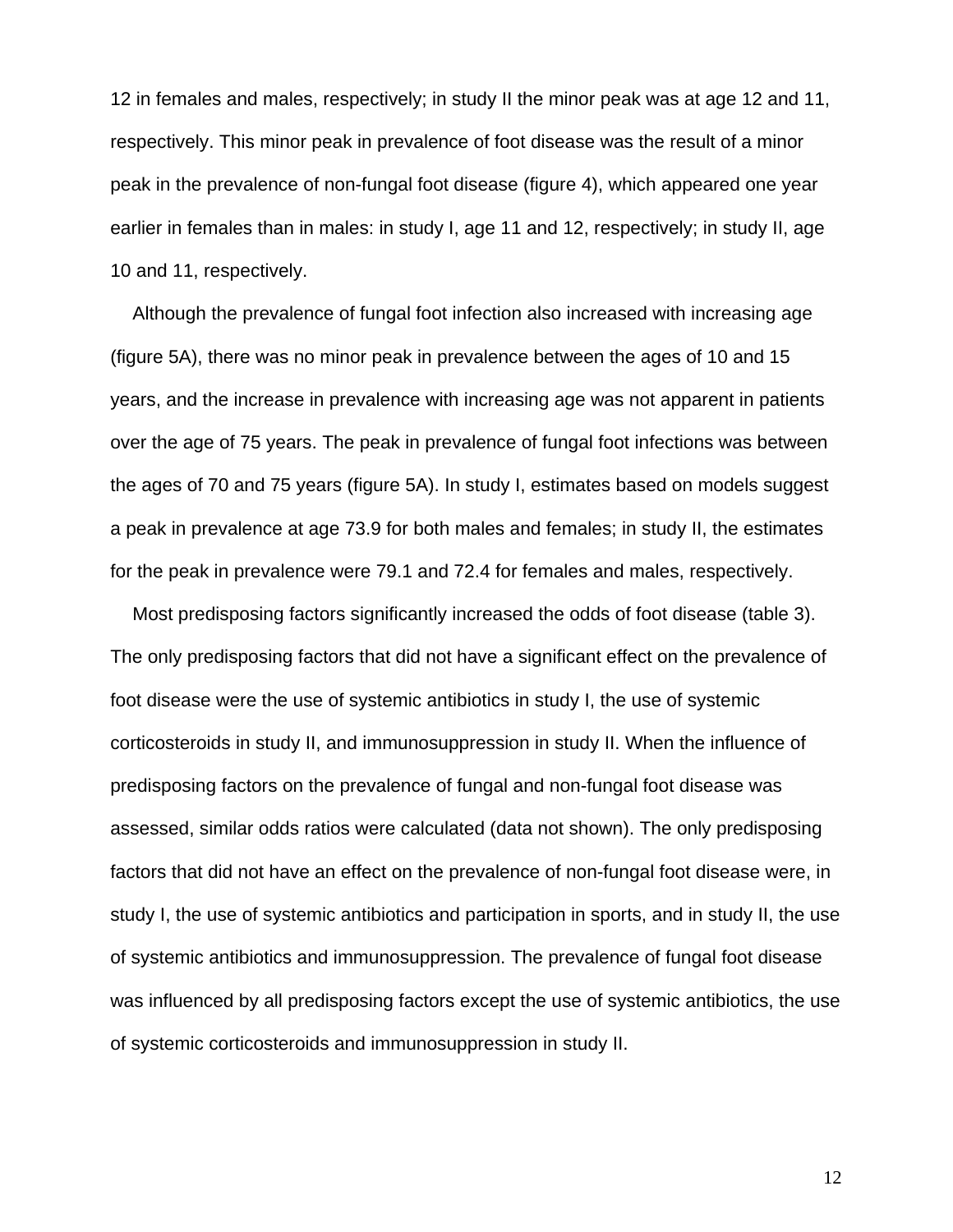#### **Mycological examination**

Of the 12,003 patients in study II with foot disease, data on the type of foot disease (fungal or non-fungal) were missing for 701 patients. Of the 7666 patients with fungal foot infection, data on the site of infection (skin or toenails) were missing for a further 16 patients. The results of the skin and toenail mycological examination for all 12,003 patients are presented in table 4. Excluding the missing data, the sensitivity of the clinical diagnosis of fungal foot-skin infection was 96.1% and the specificity was 71.0%. Similarly, for the clinical diagnosis of toenail infections, if missing data are excluded, the sensitivity was 98.1% and the specificity was 76.5%. However, there was a lot of missing data and therefore it was worth estimating what influence these missing data have on the sensitivity and specificity. One extreme assumption is that missing data for patients with clinically diagnosed skin infection (*n* = 1747) are negative for the mycological examination of foot skin and the missing data for patients with no clinically diagnosed skin infection (*n* = 1116) are positive for the mycological examination of foot skin (worst case). The alternative extreme assumption is to assume that the missing data in this situation are positive and negative, respectively (best case). The worst case sensitivity and specificity of the clinical diagnosis of fungal foot-skin infection were 63.0% and 37.4%, respectively; the best case sensitivity and specificity were 96.9% and 81.6%, respectively. Likewise, for the clinical diagnosis of toenail infections, the worst case sensitivity and specificity were 76.2% and 52.1%, respectively, and the best case sensitivity and specificity were 98.6% and 77.9%, respectively.

Of the 5413 patients who had a positive result for one of the two mycological examinations, 4110 patients had a positive culture. Of these, toenail infections were the most frequently observed fungal foot infections; 3220 (78.3%) patients had toenail infections, 1766 (43.0%) patients had skin infections and 876 (21.3%) patients had both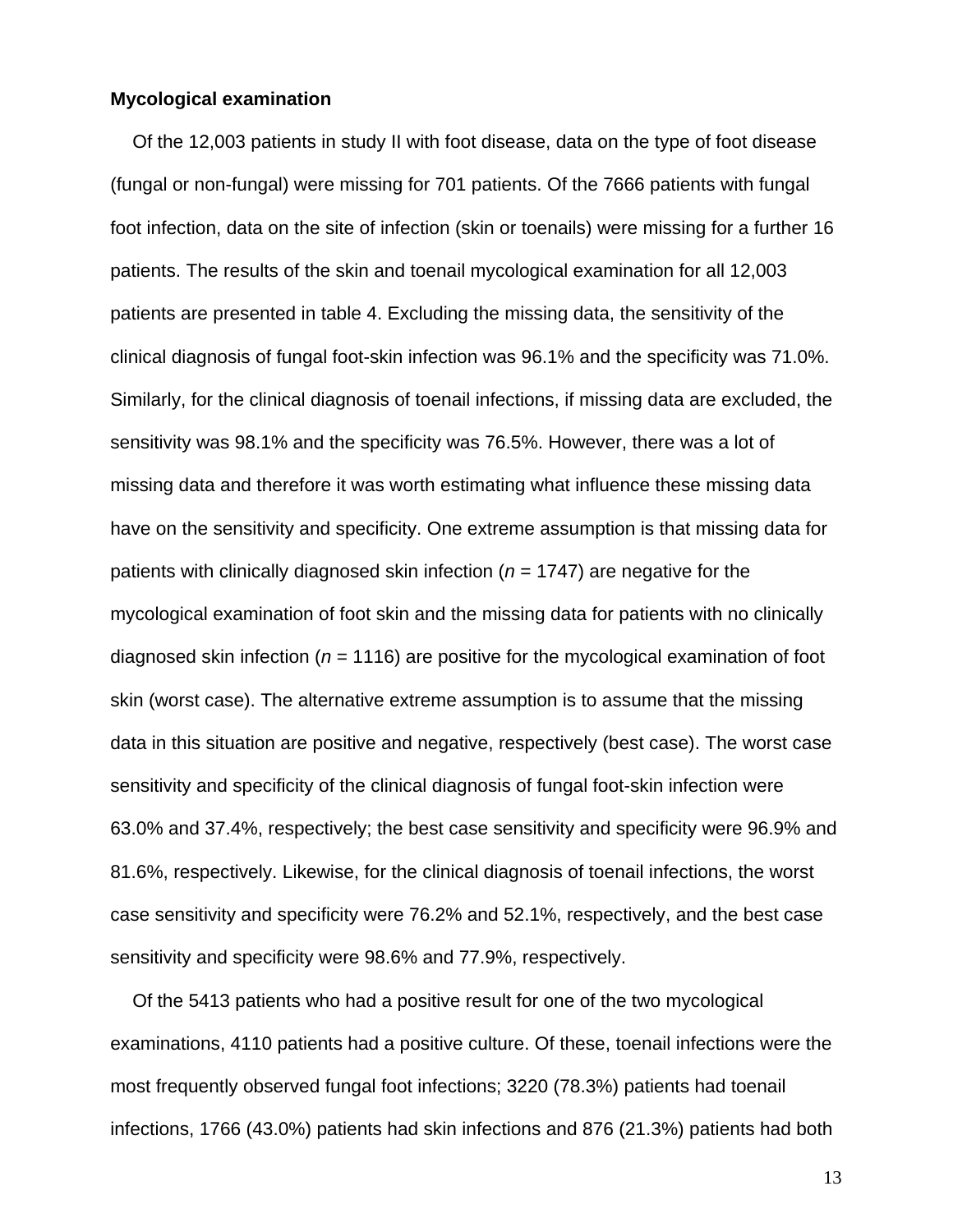toenail and skin infections. Most fungal foot infections were caused by *Trichophyton* species (3085; 75.1%) but *Candida* species (484; 11.8%) and *Aspergillus* species (241; 5.9%) were also frequently isolated. In general, only one pathogen was isolated from most patients (3118; 75.9%).

The results from the mycological examination show that age has an influence on the prevalence of fungal foot infections (figure 5B). There was an increase in the prevalence of foot disease with increasing age, but as was shown in the results from the clinical examination the increase in prevalence with increasing age was not apparent in patients over the age of approximately 75 years; the peak in prevalence was estimated at 76.7 years for both males and females.

Most of the predisposing factors significantly increased the odds of fungal foot infection recorded in the mycological examination. These were qualitatively and quantitatively similar to the increased odds of foot disease when predisposing factors were present calculated from the clinical examination (table 5).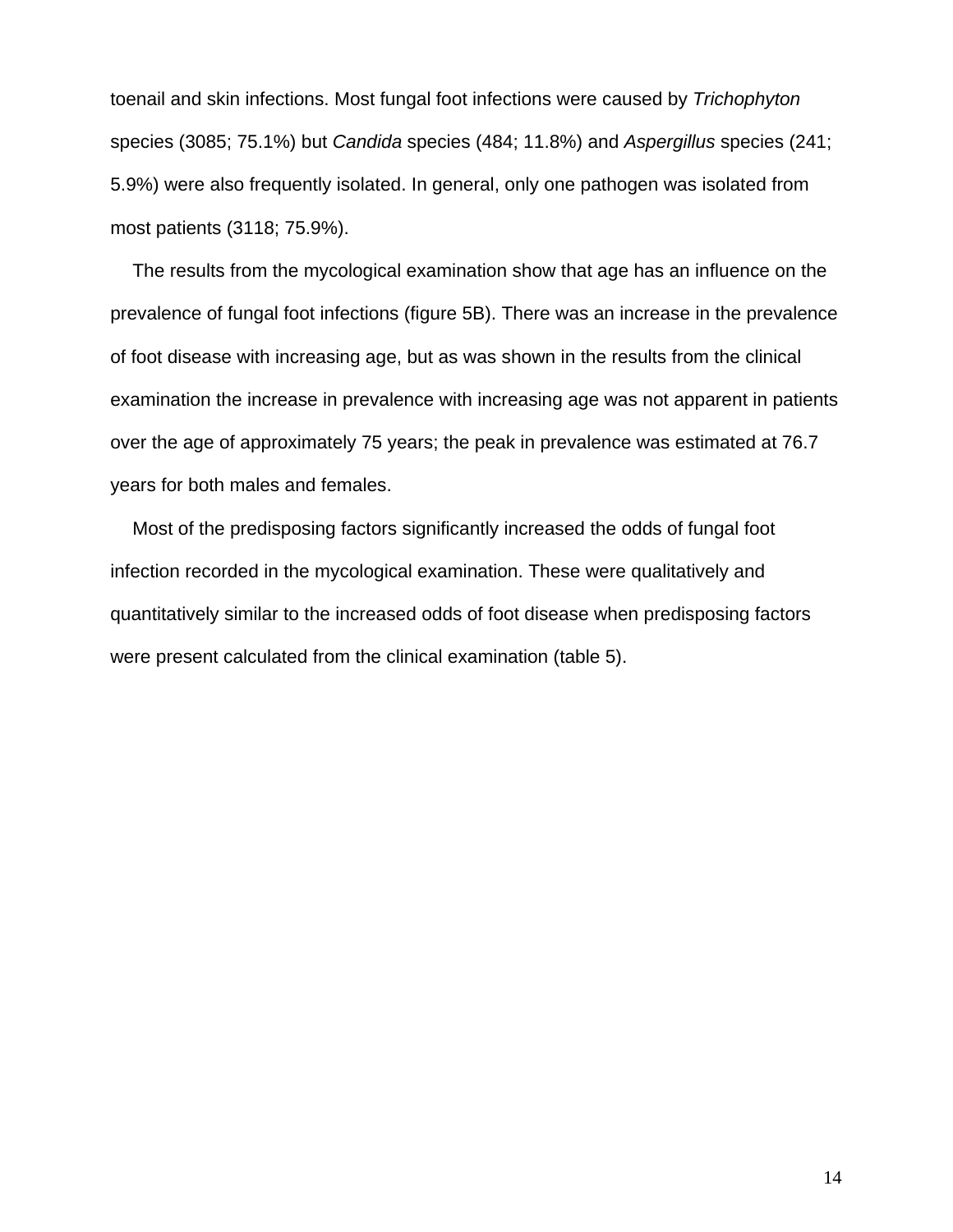#### **DISCUSSION**

The Achilles Project is the first investigation of the prevalence of foot diseases to be conducted on such a large scale. The results from study I show that most patients visiting their GP have a clinically definable foot disease. In study II, a similar proportion of patients visiting dermatology offices was shown to have a foot disease. Furthermore, the prevalence of foot disease increased with increasing age and in the presence of several predisposing factors.

The prevalence of non-fungal and fungal foot disease was apparently influenced by gender, with more females than males having non-fungal foot disease and more males than females having fungal foot disease. Wearing high-heel shoes with pointed toes is often blamed for structural abnormalities of the feet, such as hallux valgus [17]. A higher prevalence of non-fungal foot disease in women may therefore reflect this association. Similarly, previous studies have also shown a greater prevalence of fungal foot infections in men than in women; in a previous survey in the USA, men reported foot infection twice as often as women [1]. In our survey, fungal foot disease was more prevalent in men than women but the difference between genders was not as pronounced. The greater prevalence of fungal foot infections in men is thought to result from a higher use of common showers by men after participation in sports or working in heavy industries [10, 18-20]. In the Achilles Project considerably more men than women participated in sports (data not shown).

The predisposing factors recorded in this survey have been shown to influence the prevalence of certain foot diseases [11, 21-24]. It is therefore no surprise that in both parts of the project nearly all the predisposing factors increased the odds of non-fungal and fungal disease. The only predisposing factors that did not have a significant effect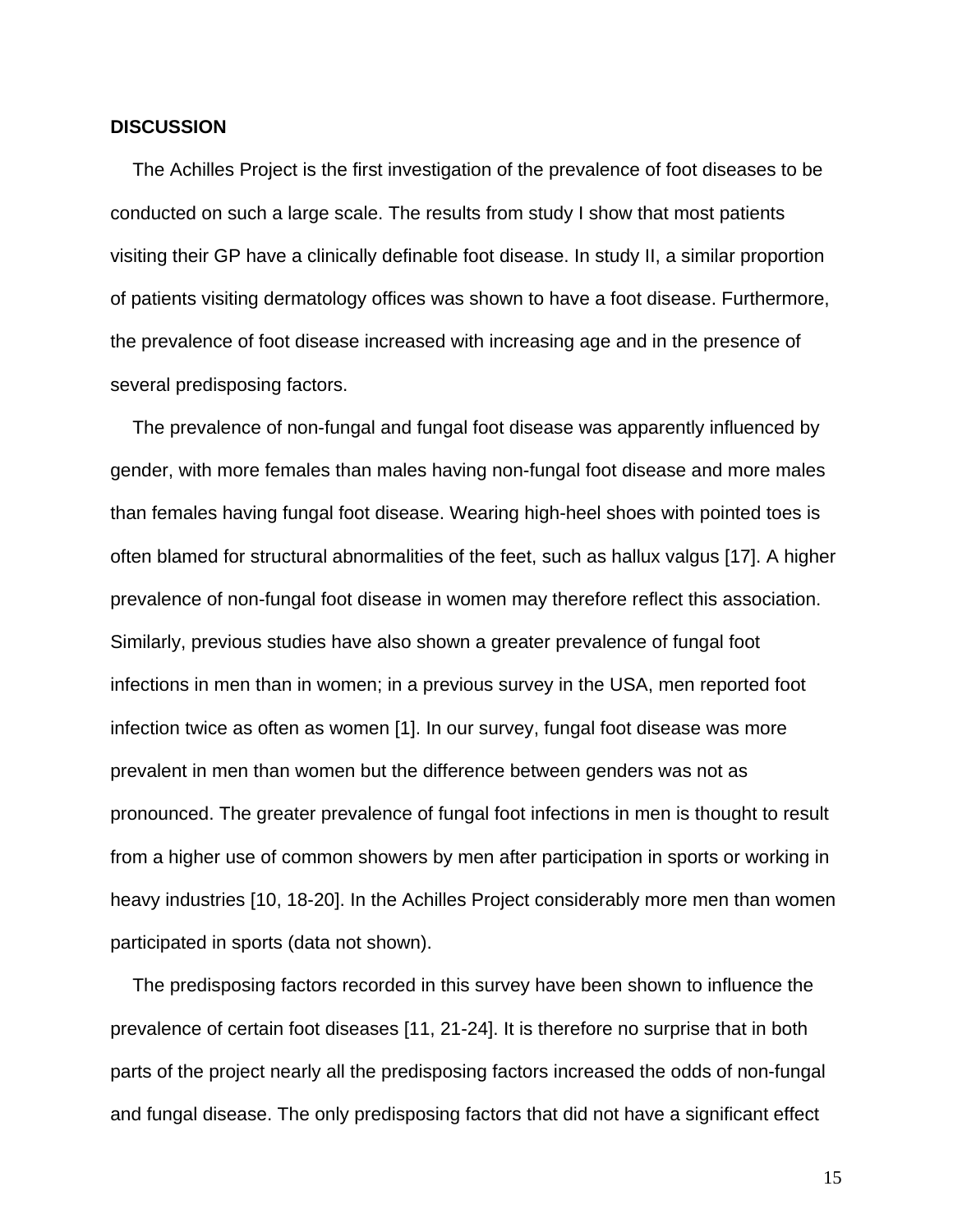on the prevalence of foot disease were the use of systemic antibiotics in study I, the use of systemic corticosteroids in study II and immunosuppression in study II.

Similarly, the increasing prevalence of foot disease with increasing age has been demonstrated in other studies [1, 6, 7], and may be caused by a higher prevalence of predisposing factors in the elderly. However, the lack of an increase in the prevalence of fungal foot disease in patients over the age of 75 is more difficult to explain; a similar trend was observed for the prevalence of foot infections in a previous study [1]. One possible explanation is that reduced sweating or drier skin in the elderly produces an environment less favorable to the development of fungal infection. The minor peak in the prevalence of non-fungal foot disease between the ages of 10 and 15 years may be explained by the high frequency of warts in this age group [25-27]. In addition, because the management of warts in children often involves weekly visits to a GP or dermatologist, the one-week recruitment period of the Achilles Project would have resulted in the inclusion of a large proportion of these children.

The prevalence of foot disease measured by this study is considerably higher than previous estimates [1, 6]. Previous surveys were based on patient self-assessment, which may explain the lower prevalences measured in these surveys (see Greenberg & Davis, 1993 [1], for a discussion of sources of underestimation). However, surveys of people over 65 years old have demonstrated a similarly high prevalence of foot problems [7].

Recruitment of patients was conducted by dermatologists in study II, and mainly by GPs in study I, resulting in samples from two different populations. Consequently, there were important differences between the samples; for example, patients in study I were, on average, older than those in study II. In addition, more cases of diabetes and obesity were reported in study I, and more patients in study II participated in sports. This results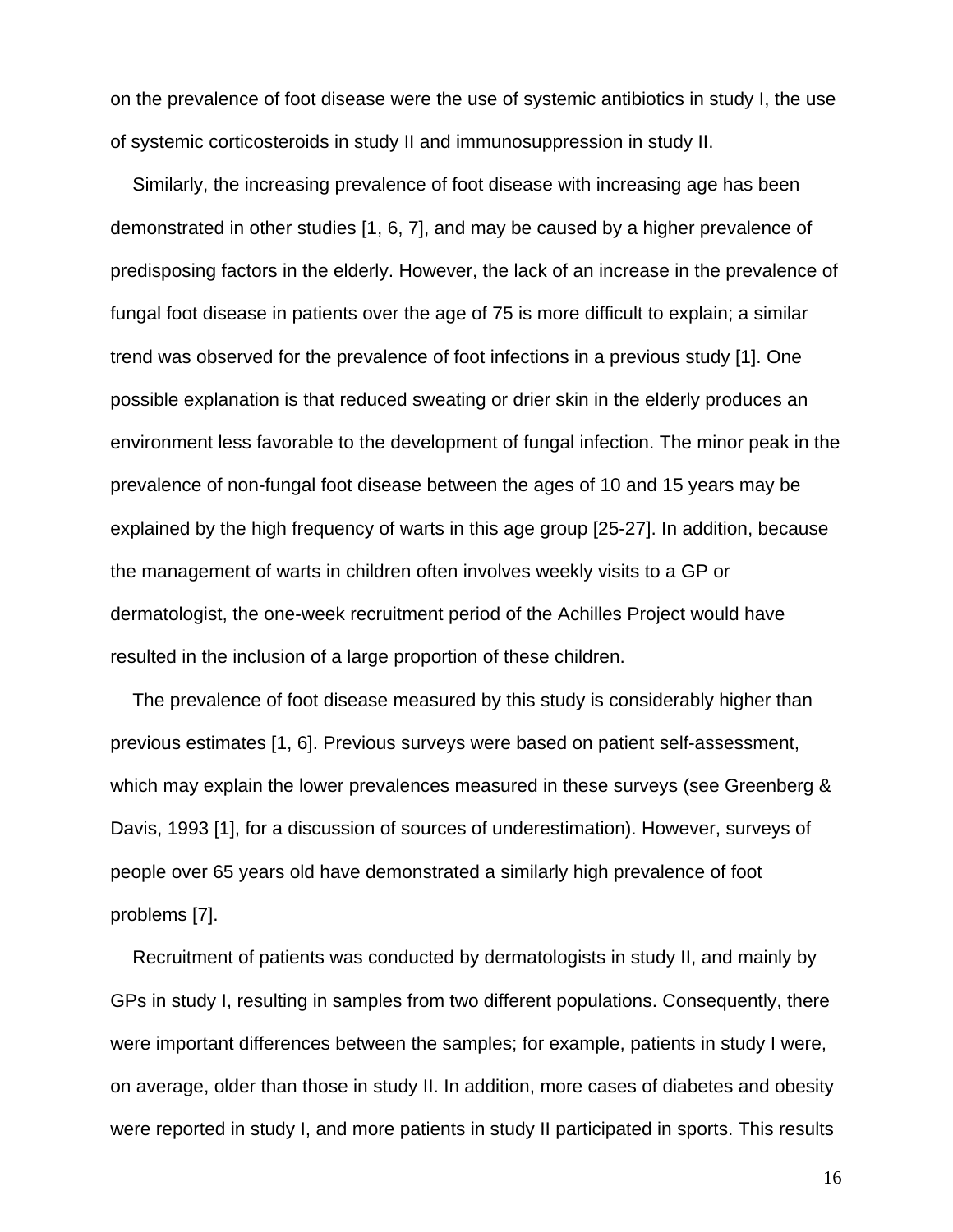from different sampling procedures in the different parts of the study and in different countries. However, the effects of age and gender on the prevalence of foot diseases were similar in both parts of the project. We can also draw similar conclusions regarding the association between the prevalence of foot diseases and the presence of predisposing factors. Furthermore, the clinical examination had a high sensitivity and specificity for the diagnosis of fungal foot infections. This is an interesting and unexpected observation, as it implies that clinical diagnosis by the participating doctors of both tinea pedis and onychomycosis is accurate.

An important consideration in discussing the results of the Achilles Project is their validity to the general population in Europe. Both the study I and study II populations may well differ from the general population (i.e., an unselected group of individuals as opposed to the patients in the Achilles Project who were all consulting a doctor). We cannot, therefore, simply apply the results of the Achilles Project to the general population. There is consistency between the results of studies I and II but the prevalence of predisposing factors is likely to be higher than in the general population; therefore the prevalence of foot disease in this project may be higher than in the general population. However, it seems reasonable to assume that the effects of age, gender and predisposing factors on the prevalence of foot diseases, seen in both parts of the Achilles Project, will apply to the general population.

The Achilles Project indicates a higher than expected prevalence of foot disease. Even though effective treatments are available, a large proportion of people suffering from foot disease do not consult a medical professional [7]. This suggests a role for the routine clinical examination of patients' feet by GPs and dermatologists if early recognition can be shown to prevent long-term structural or infective sequelae and the associated morbidity and cost.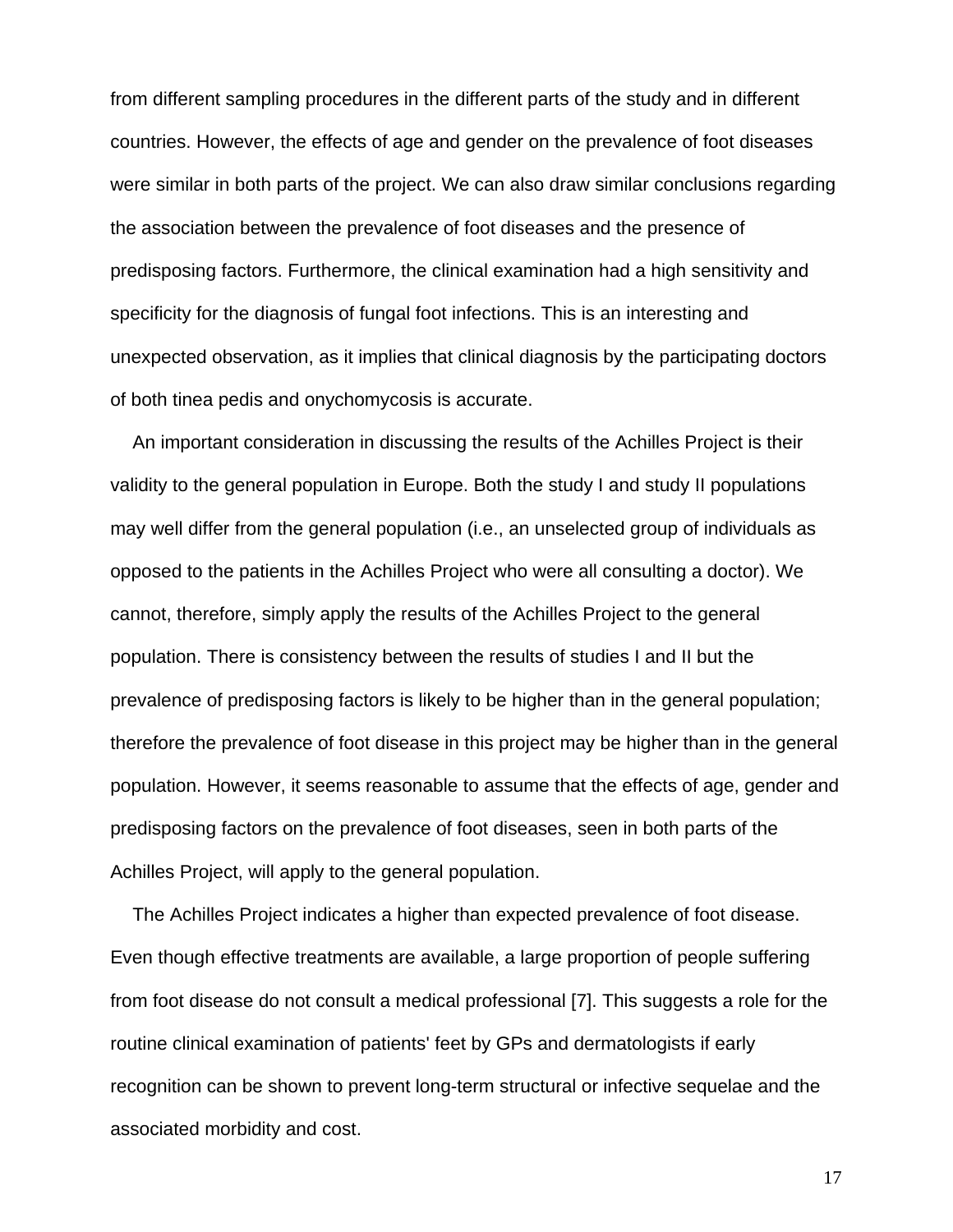### **REFERENCES**

- 1 Greenberg, L., Davis, H. (1993) Foot problems in the US. The 1990 National Health Interview Survey. *J. Am. Podiatr. Med. Assoc.* **83**, 475–483.
- 2 Benvenuti, F., Ferrucci, L., Guralnik, J. M., Gangemi, S., Baroni, A. (1995) Foot pain and disability in older persons: an epidemiologic survey. *J. Am. Geriatr. Soc.* **43**, 479–484.
- 3 Spraul, G., Koenning, G. (1994) A descriptive study of foot problems in children with juvenile rheumatoid arthritis (JRA). *Arthritis Care Res.* **7**, 144–150.
- 4 Burra, G., Katchis, S. D. (1998) Rheumatoid arthritis of the forefoot. *Rheum. Dis. Clin. North Am.* **24**, 173–180.
- 5 Chin, M. H., Auerbach, S. B., Cook, S.*, et al.* (2000) Quality of diabetes care in community health centers. *Am. J. Public Health* **90**, 431–434.
- 6 Gould, N., Schneider, W., Takamara, A. (1980) Epidemiological survey of foot problems in the continental United States: 1978-1979. *Foot Ankle Int.* **1**, 8–10.
- 7 Munro, B. J., Steele, J. R. (1998) Foot-care awareness. A survey of persons aged 65 years and older. *J. Am. Podiatr. Med. Assoc.* **88**, 242–248.
- 8 Pinzur, M. S., Shields, N. N., Goelitz, B.*, et al.* (1999) American Orthopaedic Foot and Ankle Society shoe survey of diabetic patients. *Foot Ankle Int.* **20**, 703–707.
- 9 Lindholm, C., Bjellerup, M., Christensen, O. B., Zederfeldt, B. (1992) A demographic survey of leg and foot ulcer patients in a defined population. *Acta Derm. Venereol.*  **72**, 227–230.
- 10 Clayton, Y. M., Hay, R. J. (1994) Epidemiology of fungal skin and nail disease: roundtable discussion held at Dermatology 2000, Vienna, 17 May 1993. *Br. J. Dermatol.* **130 (Suppl 43)**, 9–11.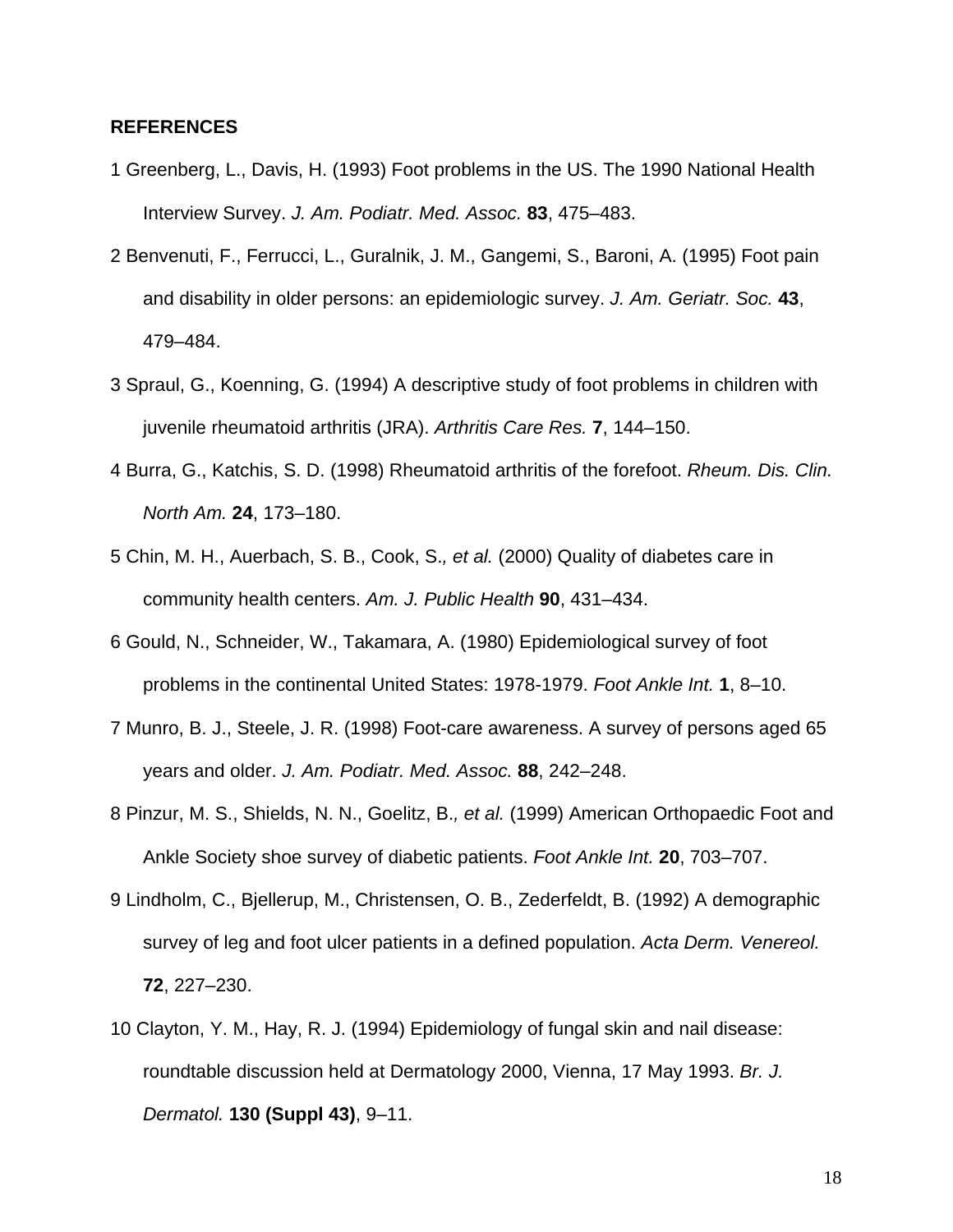- 11 Gupta, A. K., Konnikov, N., MacDonald, P.*, et al.* (1998) Prevalence and epidemiology of toenail onychomycosis in diabetic subjects: a multicentre survey. *Br. J. Dermatol.* **139**, 665–671.
- 12 Agresti, A. (1990)*Categorical Data Analysis*. New York, USA: John Wiley & Sons.
- 13 Fleiss, J. L. (1981)*Statistical Methods for Rates and Proportions*. New York, USA: John Wiley & Sons.
- 14 Clayton, D., Hills, M. (1993)*Statistical Methods in Epidemiology*. Oxford, UK: Oxford University Press.
- 15 Breslow, N. E., Day, N. E. (1987)*Statistical Methods in Cancer Research*. Oxford, UK: Oxford University Press.
- 16 Little, R. J. A., Rubin, D. B. (1987)*Statistical Analysis with Missing Data*. New York: John Wiley & Sons.
- 17 Nyska, M., McCabe, C., Linge, K., Klenerman, L. (1996) Plantar foot pressures during treadmill walking with high-heel and low-heel shoes. *Foot Ankle Int.* **17**, 662– 666.
- 18 Grosshans, E., Schwaab, E., Samsoen, M., Grange, D., Koenig, H., Kremer, M. (1986) Clinique, épidemiologie et incidences économiques des épidermomycoses des pieds en milieu industriel. *Ann. Dermatol. Venereol.* **113**, 521–533.
- 19 Auger, P., Marquis, G., Joly, J., Attye, A. (1993) Epidemiology of tinea pedis in marathon runners: prevalence of occult athlete's foot. *Mycoses* **36**, 35–41.
- 20 Lison, E., Clayton, Y., Hay, R. J.*, et al.* (1986) The microbiology of foot infection. *Mykosen* **29**, 147–152.
- 21 Weintraub, M., Adde, M. A., Venzon, D. J.*, et al.* (1996) Severe atypical neuropathy associated with administration of hematopoietic colony-stimulating factors and vincristine. *J. Clin. Oncol.* **14**, 935–940.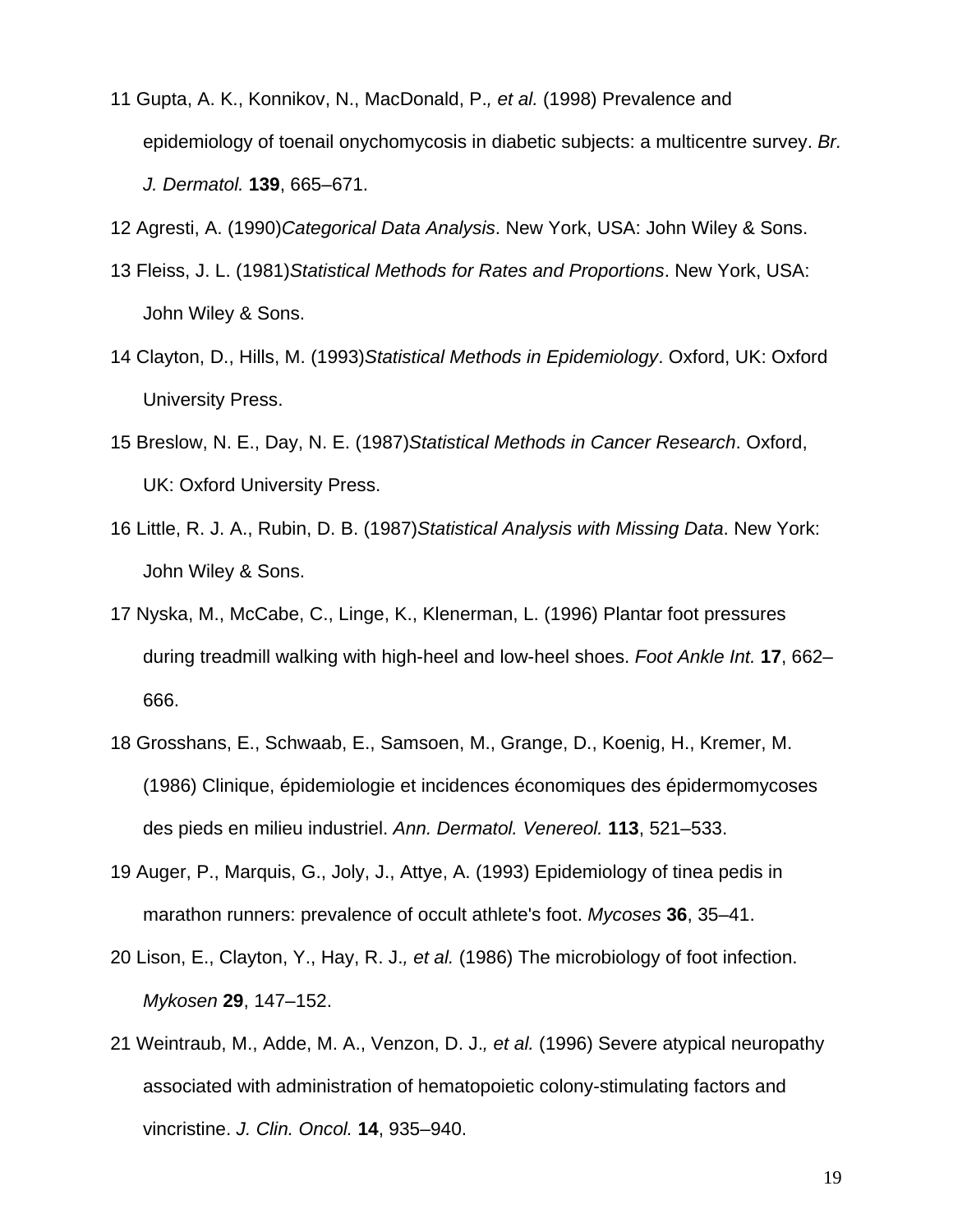- 22 Munsey, W. F. (1981) Foot problems in the overweight [editorial]. *Postgrad. Med.* **69**, 33.
- 23 Levy, L. A. (1997) Epidemiology of onychomycosis in special-risk populations. *J. Am. Podiatr. Med. Assoc.* **87**, 546–550.

24 Stern, R. S. (1995) Epidemiology of psoriasis. *Dermatol. Clin.* **13**, 717–722.

- 25 Kilkenny, M., Marks, R. (1996) The descriptive epidemiology of warts in the community. *Australas. J. Dermatol.* **37**, 80–86.
- 26 Johnson, L. W. (1995) Communal showers and the risk of plantar warts. *J. Fam. Pract.* **40**, 136–138.
- 27 Bolton, R. A. (1991) Nongenital warts: classification and treatment options. *Am. Fam. Physician* **43**, 2049–2056.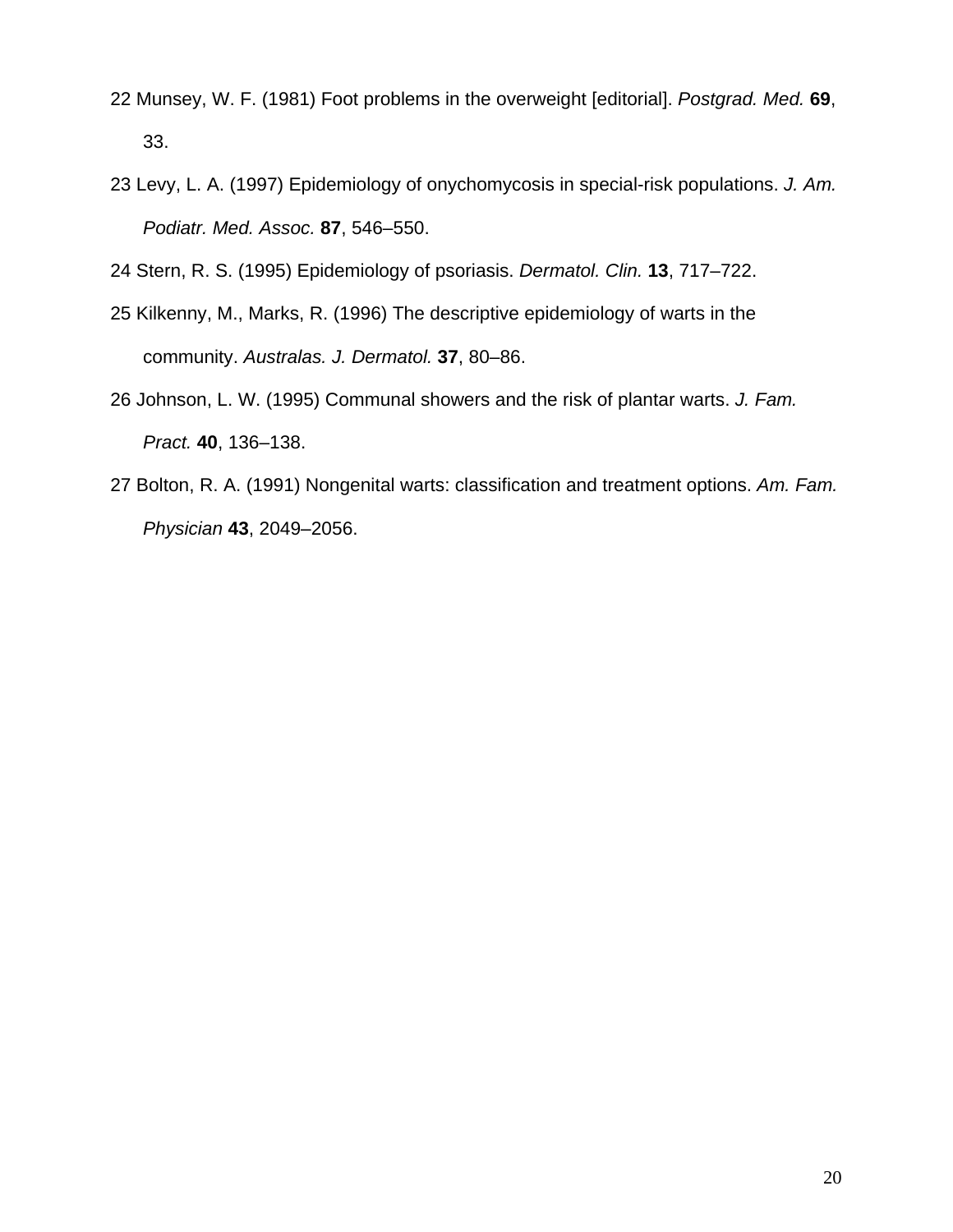| <b>Characteristic</b>    | Study I [n (%)] | Study II [n (%)] |
|--------------------------|-----------------|------------------|
| Sex                      |                 |                  |
| Female                   | 40,150 (57.0)   | 10,973 (56.0)    |
| Male                     | 28,914 (41.0)   | 8041 (41.1)      |
| Age (mean $\pm$ SD)      | $47.0 \pm 19.9$ | $44.0 \pm 19.9$  |
| Race                     |                 |                  |
| White                    | 66,980 (95.0)   | 18,020 (92.0)    |
| <b>Black</b>             | 571 (0.8)       | 174(0.9)         |
| Oriental                 | 917(1.3)        | 282(1.4)         |
| Other                    | 531 (0.8)       | 71(0.4)          |
| Predisposing factors     |                 |                  |
| <b>Diabetes</b>          | 6715 (9.5)      | 1180(6.0)        |
| Obesity                  | 12,163 (17.3)   | 2600 (13.3)      |
| Use of antibiotics       | 1635(2.3)       | 575 (2.9)        |
| Use of corticosteroids   | 1307 (1.9)      | 397(2.0)         |
| Immunosuppression        | 896 (1.3)       | 301(1.5)         |
| Vascular disease         | 11,115 (15.8)   | 3414 (17.4)      |
| Trauma                   | 3014(4.3)       | 876 (4.5)        |
| Osteoarticular pathology | 9396 (13.3)     | 2110 (10.8)      |
| Participation in sports  | 7926 (11.2)     | 3395 (17.3)      |
| None                     | 28,541 (40.5)   | 8633 (44.1)      |

Table 1. The distribution of patients by sex, age, race and predisposing factors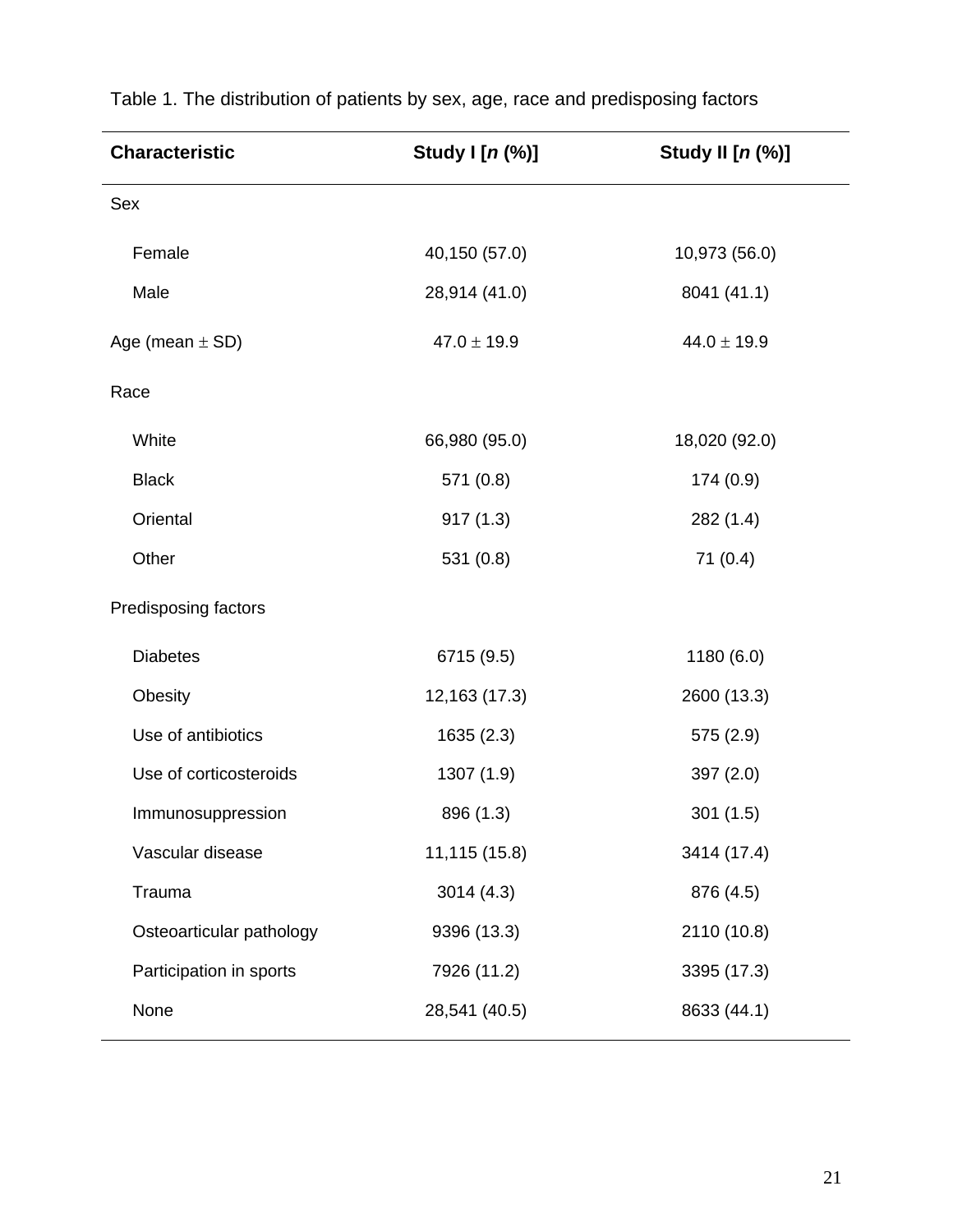Table 2. The prevalence of different types of non-fungal foot disease in patients with available data

| <b>Type of foot disease</b> | Study I [n (%)] | Study II [n (%)] |
|-----------------------------|-----------------|------------------|
| All non-fungal              | 26,262 (38.4)   | 7883 (41.7)      |
| Orthopedic conditions       | 13,935 (20.4)   | 4681 (24.8)      |
| Metatarsal corns            | 7913 (11.6)     | 1821 (9.6)       |
| Psoriasis                   | 1394 (2.0)      | 562 (3.0)        |
| Eczema                      | 3968 (5.8)      | 1175 (6.2)       |
| Warts                       | 3589(5.2)       | 1553 (8.2)       |
| Ulcer                       | 1547(2.3)       | 316(1.7)         |
| Gangrene, necrosis          | 299(0.4)        | 76 (0.4)         |
| Other                       | 3684 (5.4)      | 951(5.0)         |
| <b>Bacterial infection</b>  |                 | 135(0.7)         |
| Viral infection             |                 | 150(0.8)         |
| Pigmented spots             |                 | 274(1.5)         |
| Scleroderma                 |                 | 69 (0.4)         |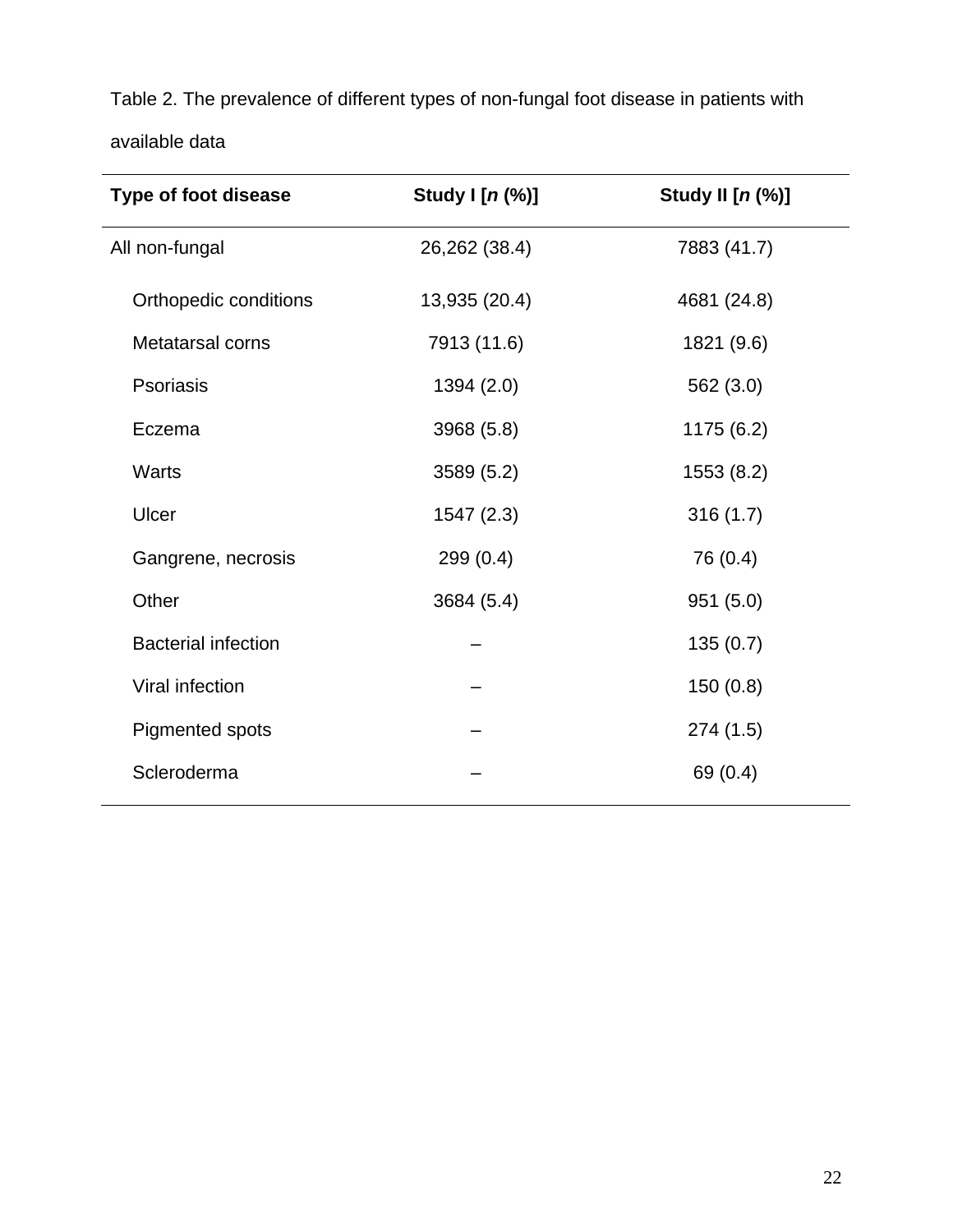Table 3. The effect of predisposing factors on the odds of foot disease (from the clinical examination)

| <b>Predisposing factor</b> | Study I [odds ratios (95% C.I.)] | Study II [odds ratios (95% C.I.)]  |
|----------------------------|----------------------------------|------------------------------------|
| <b>Diabetes</b>            | $1.68$ (1.57 – 1.79)***          | $1.55$ (1.31 - 1.84)***            |
| Obesity                    | $1.47$ (1.40 - 1.54)***          | $1.35(1.21 - 1.50)$ ***            |
| Use of antibiotics         | $0.95(0.84 - 1.07)$              | $0.77$ (0.63 – 0.95)*              |
| Use of corticosteroids     | $1.40(1.23 - 1.59)$ ***          | $1.19(0.92 - 1.54)$                |
| Immunosuppression          | $1.19(1.01 - 1.40)^{*}$          | $0.89(0.65 - 1.22)$                |
| Vascular disease           | $1.78$ (1.68 – 1.88)***          | $1.79(1.60 - 1.99)$ ***            |
| Trauma                     | $2.04$ (1.86 - 2.23)***          | $1.87(1.53 - 2.29)***$             |
| Osteoarticular pathology   | $3.05$ (2.87 - 3.24)***          | $3.36$ (2.90 - 3.89)***            |
| Participation in sports    | $1.24$ (1.18 - 1.31)***          | $1.34$ (1.23 - 1.46)***            |
| <b>Others</b>              | $1.93(1.79 - 2.09)$ ***          | $1.27$ (1.09 - 1.49) <sup>**</sup> |

\* statistical significance  $p \le 0.05$ 

\*\* statistical significance *p* ≤ 0.01

\*\*\* statistical significance *p* ≤ 0.001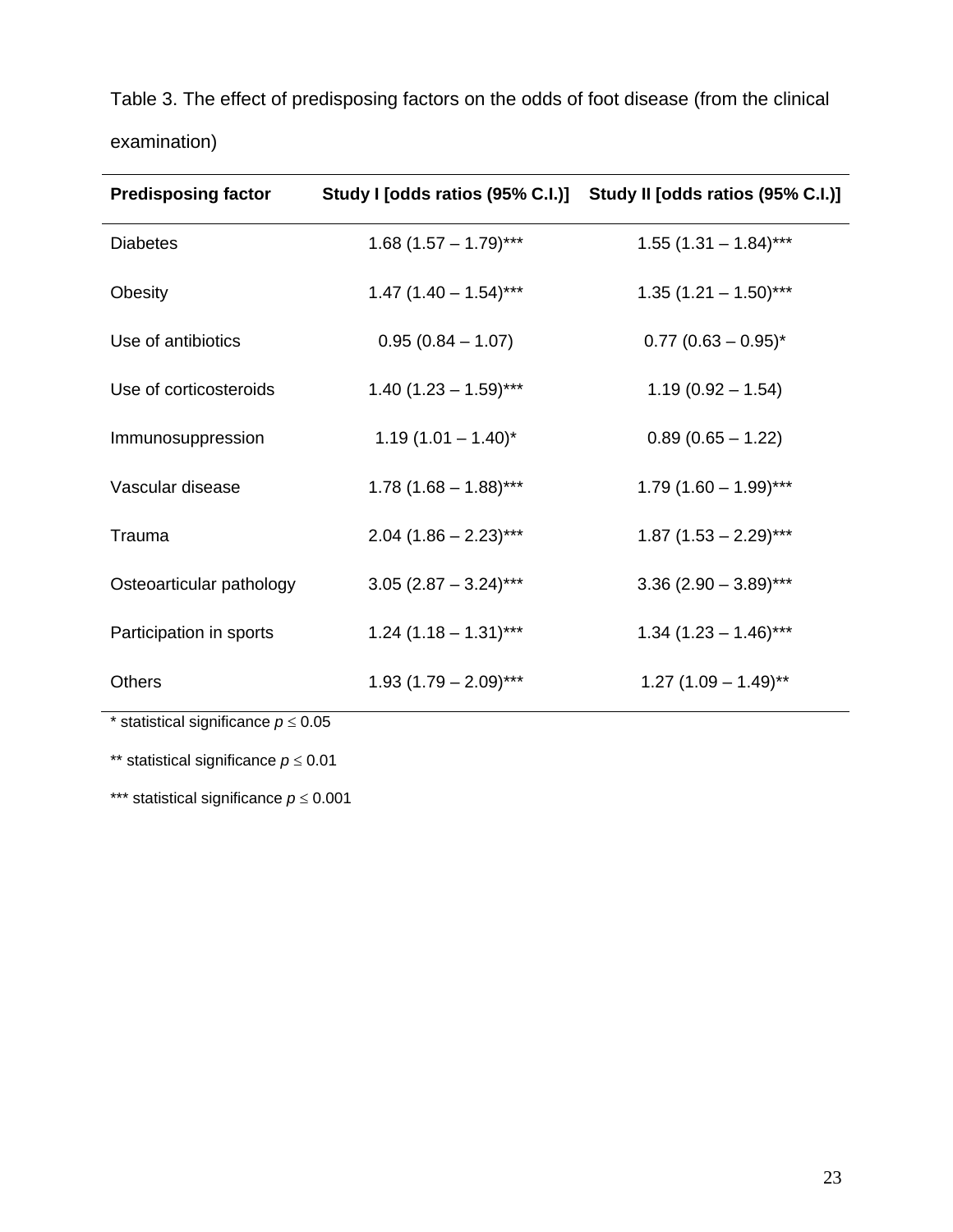|                           |                  |                          | <b>Foot skin</b>         |                    |                     | <b>Toenails</b>     |                          |
|---------------------------|------------------|--------------------------|--------------------------|--------------------|---------------------|---------------------|--------------------------|
| Foot disease <sup>1</sup> | $\boldsymbol{N}$ | Positive $[n (\%)]$      | Negative $[n (\%)]$      | Unknown $[n (\%)]$ | Positive $[n (\%)]$ | Negative $[n (\%)]$ | Unknown $[n (\%)]$       |
| Fungal                    |                  |                          |                          |                    |                     |                     |                          |
| Skin $(\pm$ toenails)     | 5042             | 2732 (54.2)              | 563 (11.2)               | 1747 (34.6)        | -                   | —                   |                          |
| Toenails only             | 2608             | 112(4.3)                 | 1380 (52.9)              | 1116 (42.8)        | -                   | —                   | $\overline{\phantom{0}}$ |
| Toenails $(\pm$ skin)     | 5594             | $\overline{\phantom{0}}$ |                          | $\qquad \qquad -$  | 3912 (69.9)         | 562 (10.0)          | 1120 (20.0)              |
| Skin only                 | 2056             | -                        | $\overline{\phantom{m}}$ | $\qquad \qquad -$  | 73 (3.6)            | 1832 (89.1)         | 151(7.3)                 |
| Non-fungal                | 3636             | 31(0.8)                  | 1282 (35.3)              | 2323 (63.9)        | 43 (1.2)            | 2999 (82.5)         | 594 (16.3)               |
| Missing data              | 717              | 38(5.3)                  | 484 (67.5)               | 195 (27.2)         | 189 (26.4)          | 415 (57.9)          | 113(15.8)                |

Table 4. The identification of fungal foot disease in study II by mycological examination

<sup>1</sup> Based on clinical examination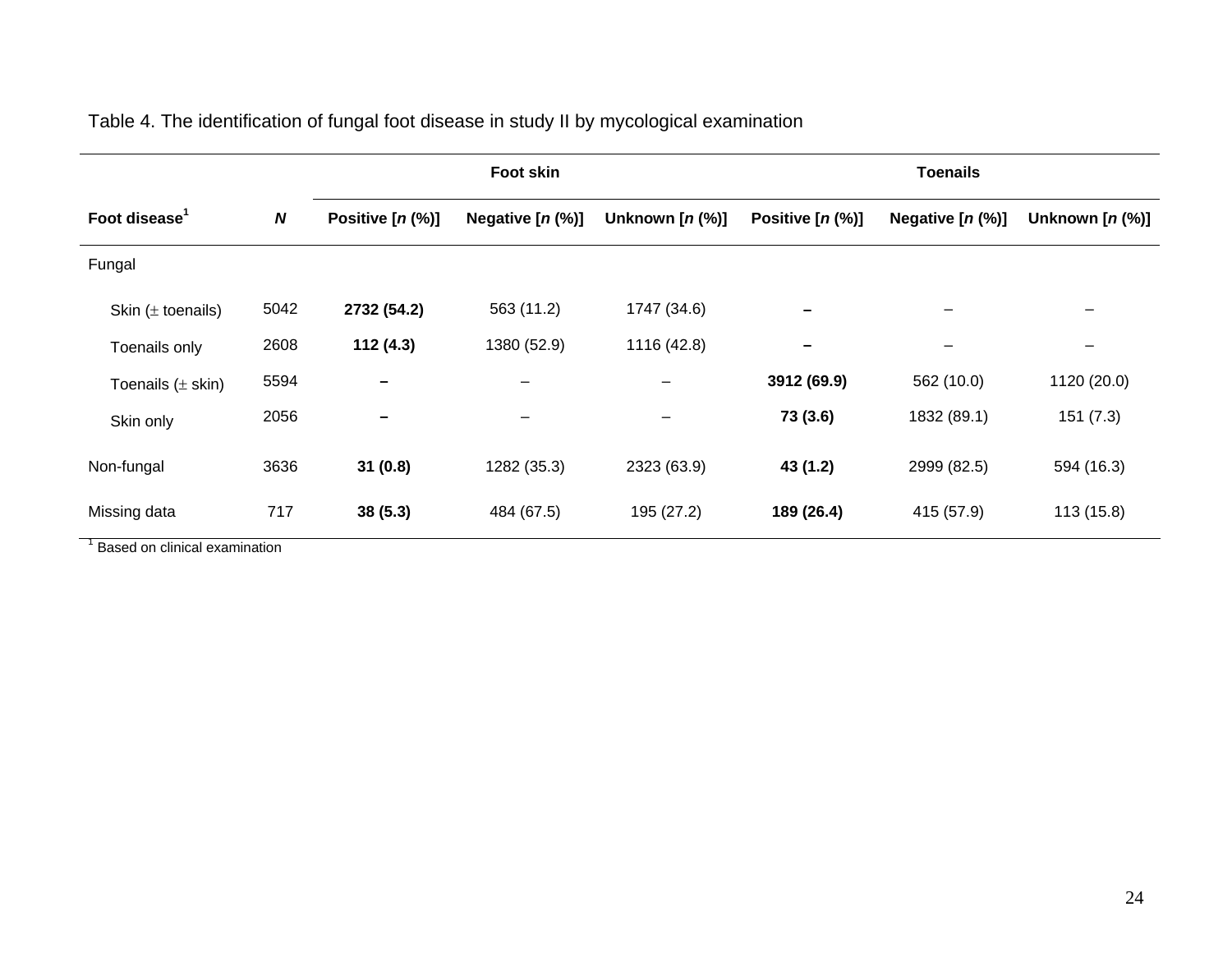Table 5. The effect of predisposing factors on the odds of foot disease (from the mycological examination)

| <b>Predisposing factor</b>                          | Study II [odds ratios (95% C.I.)] |
|-----------------------------------------------------|-----------------------------------|
| <b>Diabetes</b>                                     | $1.53$ $(1.28 - 1.82)$ ***        |
| Obesity                                             | $1.38$ (1.22 - 1.56)***           |
| Use of antibiotics                                  | $0.94(0.73 - 1.21)$               |
| Use of corticosteroids                              | $1.15(0.84 - 1.57)$               |
| Immunosuppression                                   | $0.93(0.63 - 1.38)$               |
| Vascular disease                                    | $1.59(1.41 - 1.79)$ ***           |
| Trauma                                              | $1.67$ (1.35 - 2.06)***           |
| Osteoarticular pathology                            | $1.72$ (1.49 - 1.99)***           |
| Participation in sports                             | $1.35(1.20 - 1.52)$ ***           |
| <b>Others</b><br>$\sim$ $\sim$ $\sim$ $\sim$ $\sim$ | $1.30(1.09 - 1.54)$ **            |

\*\* statistical significance *p* ≤ 0.01

\*\*\* statistical significance *p* ≤ 0.001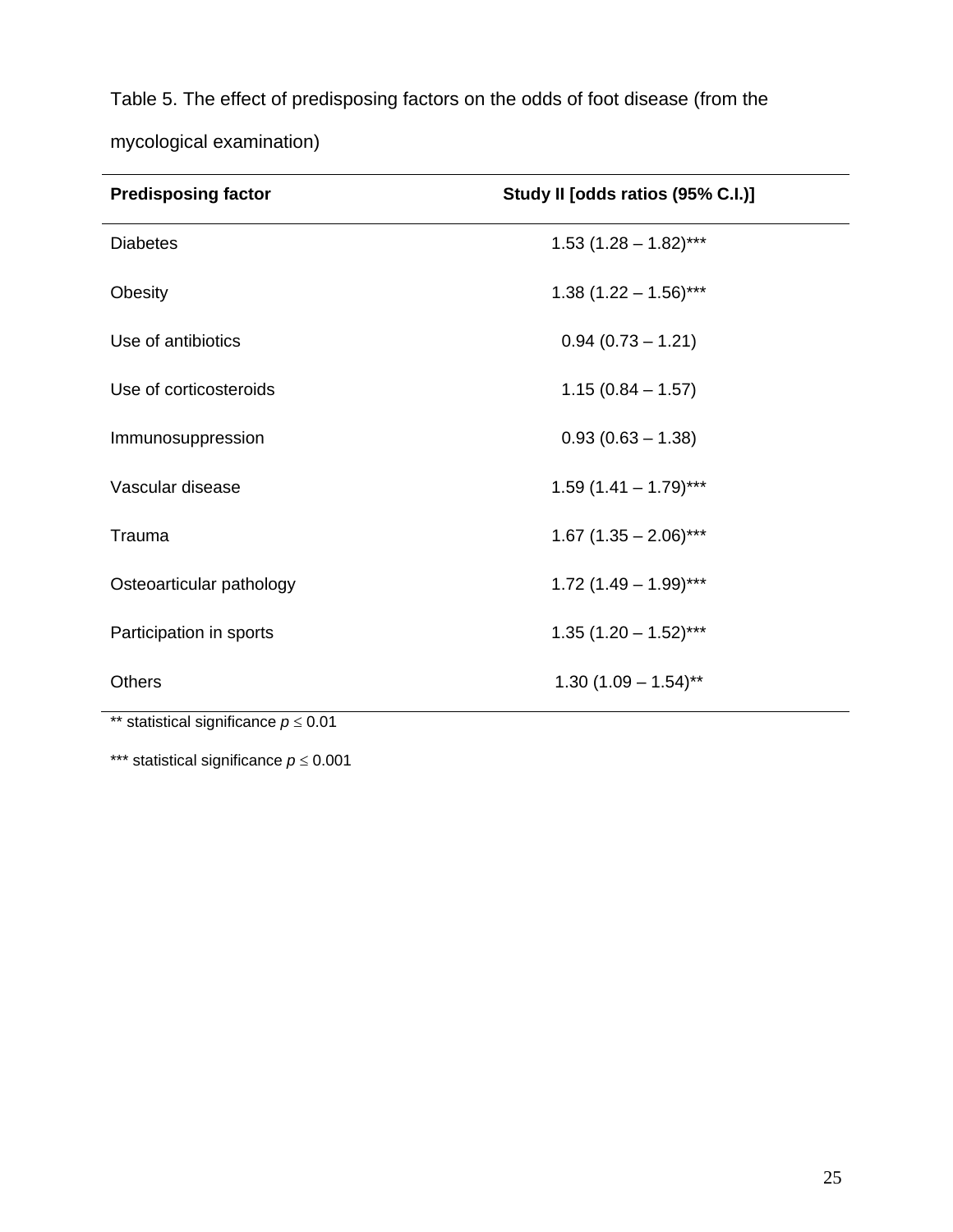Figure 1. Distribution of non-fungal and fungal foot diseases in patients with available

data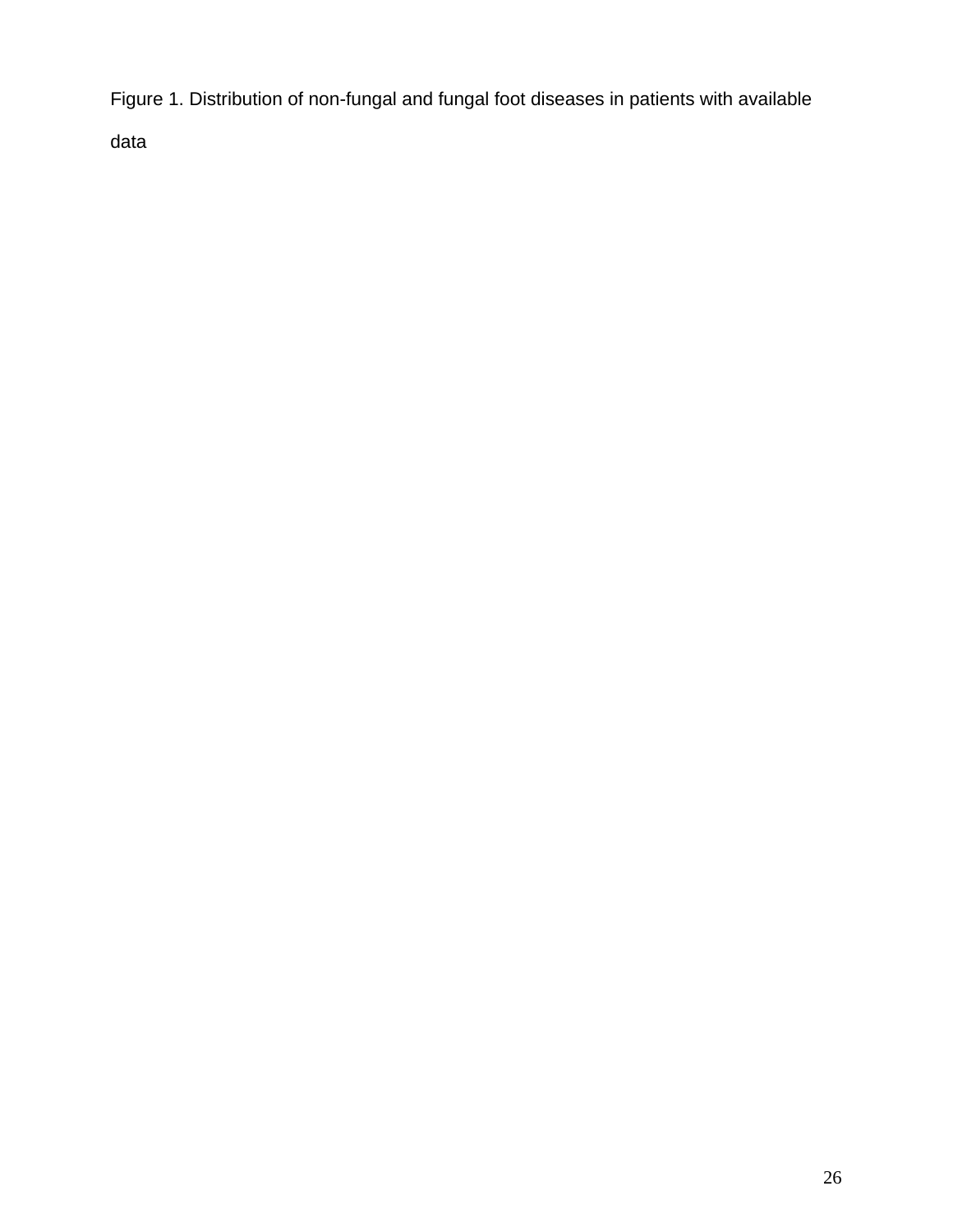Figure 2. The prevalence of different types of fungal foot disease in patients with available data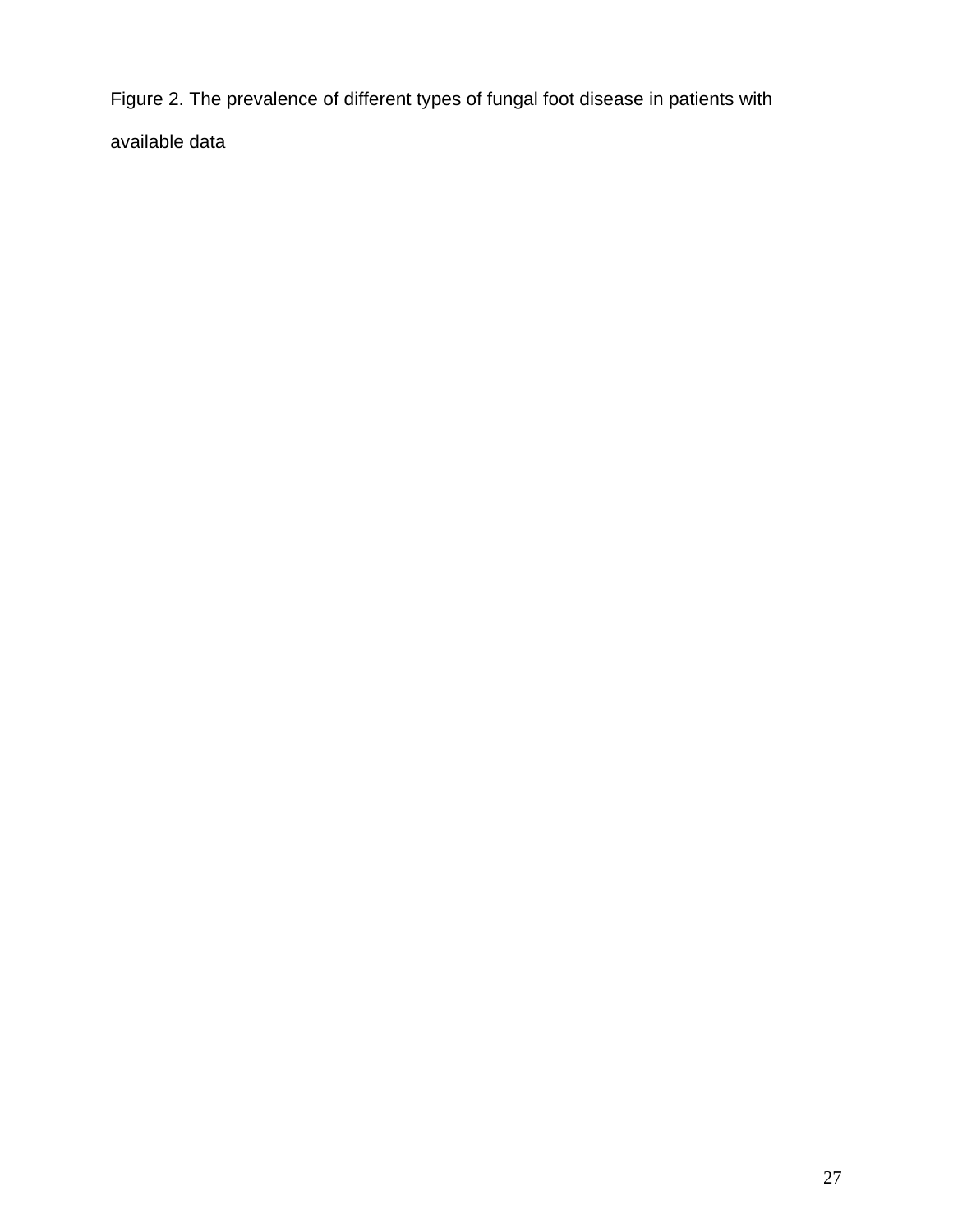Figure 3. The observed (circles) and predicted (continuous line) prevalence of foot diseases, from the clinical examination, based on study-specific logistic regression models with gender, and linear and quadratic age effects as covariates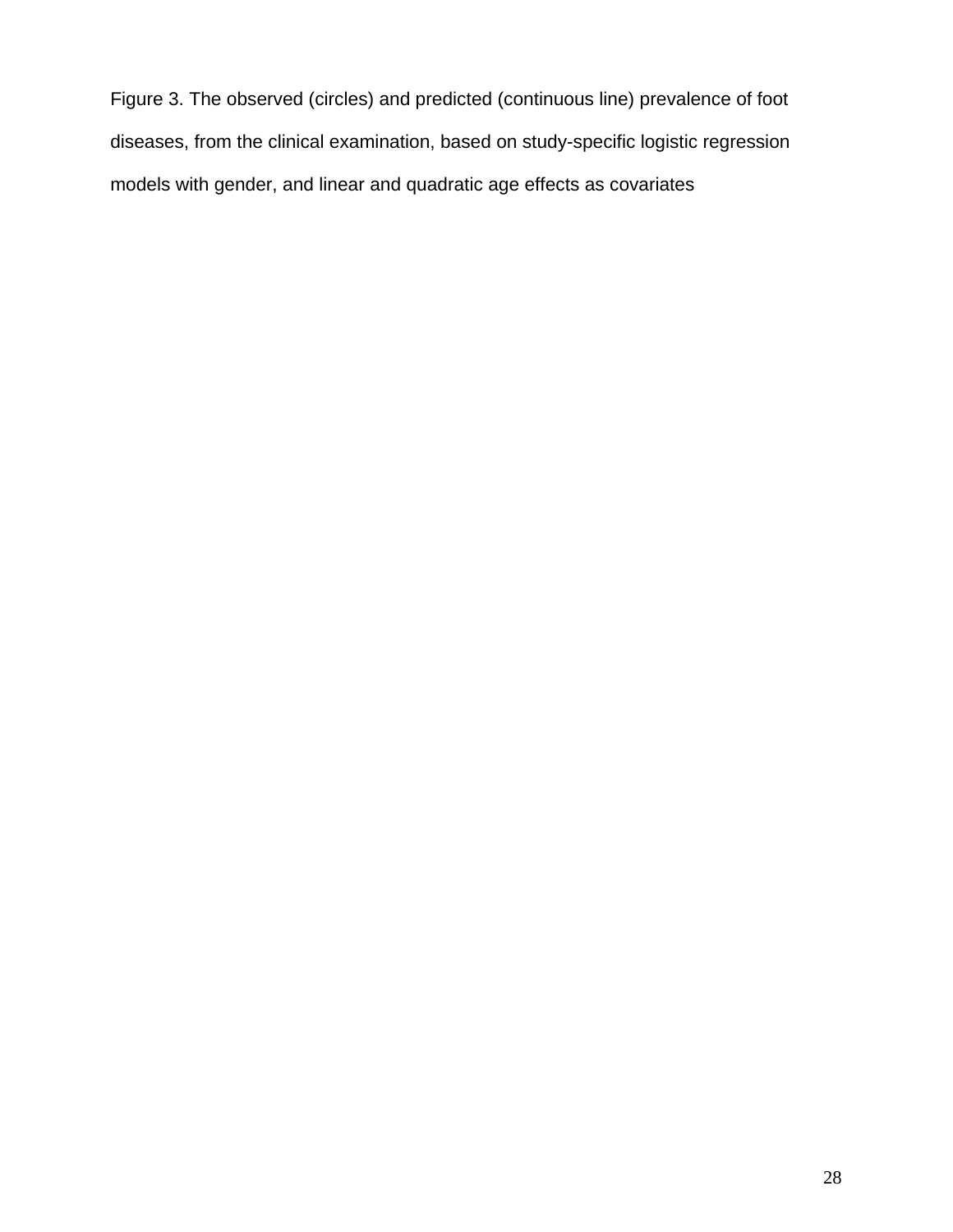Figure 4. The observed (circles) and predicted (continuous line) prevalence of nonfungal foot diseases, from the clinical examination, based on study-specific logistic regression models with gender, and linear and quadratic age effects as covariates